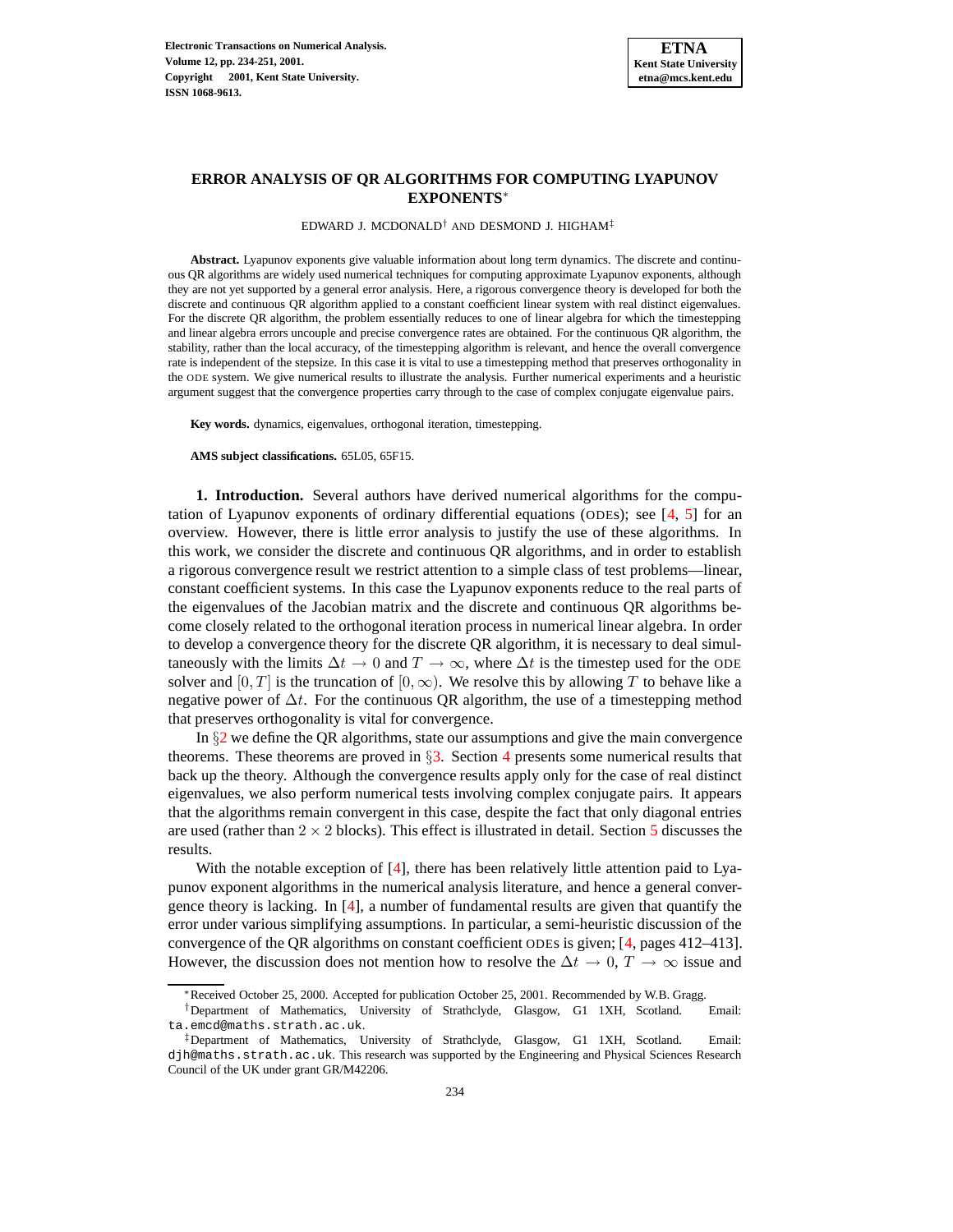*rates* of convergence are not given. Our work can be regarded as an attempt to make rigorous that discussion in [\[4\]](#page-16-0).

Overall, we aim to provide a *rigorous* analysis of the *rate* of convergence of the QR algorithms on a tractable class of test problems. The analysis makes use of convergence theory from numerical linear algebra, but also relies on results from the classical numerical ODE literature and more recent ideas from geometric integration.

<span id="page-1-0"></span>**2. Motivation and Convergence Results.** We begin by describing the algorithms on time-dependent linear systems. The algorithms may also be applied to nonlinear systems after linearizing along a solution trajectory [\[4\]](#page-16-0).

<span id="page-1-1"></span>For the n-dimensional linear system

(2.1) y˙(t) = A(t)y(t),

we let  $Y(t) \in \mathbb{R}^{n \times n}$  denote the fundamental solution matrix for [\(2.1\)](#page-1-1), so that  $\dot{Y}(t) =$  $A(t)Y(t)$  and  $Y(0) = I$ . A continuous QR factorization of  $Y(t)$  then gives

<span id="page-1-6"></span>
$$
(2.2) \t\t Y(t) = Q(t)R(t),
$$

where  $Q(t) \in \mathbb{R}^{n \times n}$  is orthogonal and  $R(t) \in \mathbb{R}^{n \times n}$  is upper triangular with positive diagonal entries. (Throughout this work, we will ask for positive diagonal entries in a triangular QR factor—this makes the QR factorization of a nonsingular matrix unique [\[6\]](#page-16-2).) Under appropriate regularity assumptions, it may be shown [\[4\]](#page-16-0) that the Lyapunov exponents for the system  $(2.1)$  satisfy

<span id="page-1-5"></span>(2.3) 
$$
\lambda^{[k]} = \lim_{t \to \infty} \frac{1}{t} \log R_{kk}(t), \quad 1 \le k \le n.
$$

**2.1. Discrete QR Algorithm.** The discrete QR algorithm for [\(2.1\)](#page-1-1) is based on the following process. Choose a sequence  $0 = t_0 < t_1 < t_2 < \cdots$ , with  $\lim_{j\to\infty} t_j = \infty$ . Set  $Q_0 = I$  and for  $j = 0, 1, 2, ...$  let

<span id="page-1-2"></span>(2.4) 
$$
\dot{Z}_j(t) = A(t)Z_j(t), \quad Z_j(t_j) = Q_j, \quad t_j \le t \le t_{j+1},
$$

and take the QR factorization

<span id="page-1-3"></span>
$$
(2.5) \t\t Z_j(t_{j+1}) = Q_{j+1}R_{j+1}.
$$

To see why [\(2.4\)](#page-1-2) and [\(2.5\)](#page-1-3) are useful, let  $F_j(t) \in \mathbb{R}^{n \times n}$  be such that  $\dot{F}_j(t) = A(t)F_j(t)$ and  $F_i(t_i) = I$ . Then

<span id="page-1-4"></span>(2.6) 
$$
Z_j(t_{j+1}) = F_j(t_{j+1})Q_j \text{ and } Y(t_{j+1}) = F_j(t_{j+1})Y(t_j).
$$

It follows from  $(2.5)$  and  $(2.6)$  that

$$
Y(t_{j+1}) = Z_j(t_{j+1})Q_j^T Y(t_j) = Q_{j+1} R_{j+1} Q_j^T Y(t_j).
$$

Continuing this argument we find that

$$
Y(t_{j+1}) = Q_{j+1} R_{j+1} Q_j^T Q_j R_j Q_{j-1}^T Y(t_{j-2})
$$
  
\n
$$
\vdots
$$
  
\n
$$
= Q_{j+1} R_{j+1} R_j \cdots R_1.
$$

**ETNA Kent State University etna@mcs.kent.edu**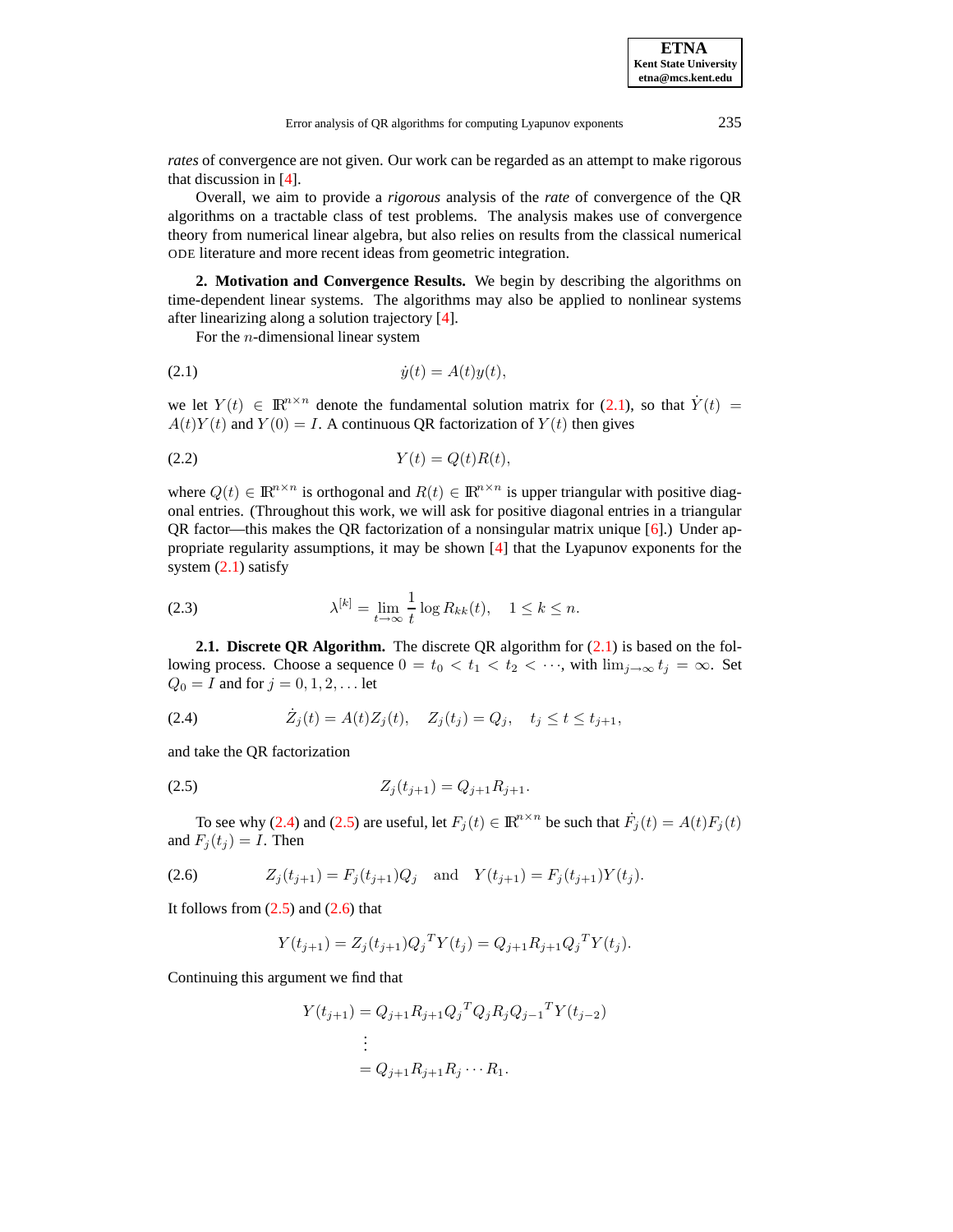Hence, [\(2.4\)](#page-1-2) and [\(2.5\)](#page-1-3) contain the information needed to construct the QR factorization of  $Y(t)$  at each point  $t_j$ , and so, from [\(2.3\)](#page-1-5),

<span id="page-2-4"></span>(2.7) 
$$
\lambda^{[k]} = \lim_{N \to \infty} \frac{1}{t_N} \log \left( \prod_{j=1}^N (R_j)_{kk} \right), \quad 1 \le k \le n.
$$

To convert [\(2.4\)](#page-1-2) and [\(2.5\)](#page-1-3) into a numerical algorithm, two types of approximation are introduced.

1. The ODE system [\(2.4\)](#page-1-2) is solved numerically. We will suppose that a constant spacing  $\Delta t := t_{j+1} - t_j$  is used and a one–step numerical method with stepsize  $\Delta t$  is applied for each iteration.

2. The infinite time interval is truncated, so that a finite number of iteration steps is used.

**2.2. Continuous QR Algorithm.** The continuous QR algorithm proceeds as follows. Differentiating [\(2.2\)](#page-1-6) we have

$$
\dot{Y} = \dot{Q}R + Q\dot{R} = AQR,
$$

from which we obtain

<span id="page-2-0"></span>(2.9) 
$$
Q^T \dot{Q} - Q^T A Q = -\dot{R} R^{-1}.
$$

Note that  $\dot{R}R^{-1}$  is upper triangular and, since  $Q^TQ = I$ ,  $Q^T\dot{Q}$  is skew–symmetric. It thus follows from [\(2.9\)](#page-2-0) that  $Q^T \dot{Q} = H(t, Q)$ , where

<span id="page-2-1"></span>(2.10) 
$$
H_{ij} = \begin{cases} (Q^T A Q)_{ij}, & i > j, \\ 0, & i = j, \\ -(Q^T A Q)_{ji}, & i < j. \end{cases}
$$

Thus, the matrix system

<span id="page-2-2"></span>(2.11) 
$$
\dot{Q}(t) = Q(t)H(t, Q(t)),
$$

can be solved to obtain  $Q(t)$ . From  $(2.9)$ 

$$
\dot{R} = (Q^T A Q - Q^T \dot{Q}) R,
$$

so using [\(2.10\)](#page-2-1) and the skew-symmetry of  $Q^T \dot{Q}$  this gives

(2.12) 
$$
\dot{R}_{ii} = (Q^T A Q)_{ii} R_{ii}, \quad i = 1, ..., n.
$$

Therefore,

<span id="page-2-3"></span>(2.13) 
$$
\lambda^{[k]} = \lim_{t \to \infty} \frac{1}{t} \log R_{kk}(t) = \lim_{t \to \infty} \frac{1}{t} \int_0^t (Q^T(s)A(s)Q(s))_{kk} ds.
$$

In order to implement the continuous QR algorithm numerically two types of approximation are required.

1. The nonlinear ODE system [\(2.11\)](#page-2-2) is solved numerically. We assume that a constant stepsize  $\Delta t := t_j - t_{j-1}$  is used.

2. The integral in  $(2.13)$  is approximated numerically over a finite range  $[0, T]$ . Following [\[4\]](#page-16-0) we use the composite trapezoidal rule.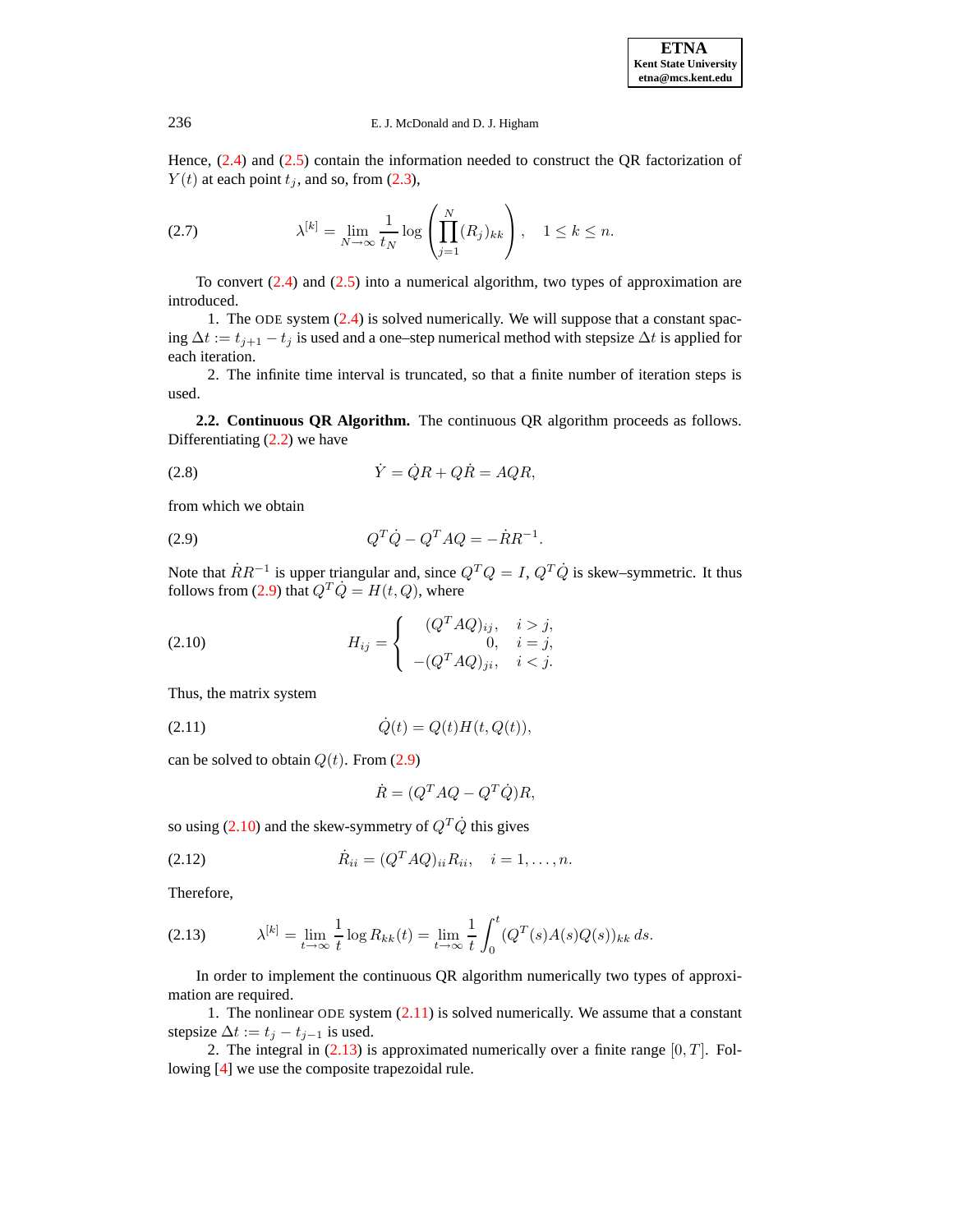Note also that solutions of the ODE system [\(2.11\)](#page-2-2) preserve orthogonality—if  $Q(0)^T Q(0) = I$ , then  $Q(t)^T Q(t) = I$ , for all  $t > 0$ . It is natural to ask for this property to be maintained by the numerical method. (Indeed, we will show that this is vital for convergence.) We consider two classes of numerical method that preserve orthogonality.

(i) **Projected Runge–Kutta (PRK) methods**. Here, a Runge–Kutta method is applied over each timestep, and the (generally non-orthogonal) solution is perturbed to an orthogonal one. This can be done by replacing the matrix by its orthogonal polar factor, which corresponds to a projection in the Frobenius norm. Alternatively, the matrix can be replaced by its orthogonal QR factor, a process that is closely related to the Frobenius norm projection [\[7\]](#page-16-3).

(ii) **Gauss–Legendre–Runge–Kutta (GLRK) methods**. These are one–step methods that automatically preserve orthogonality of the numerical solution.

Both types of integrator have been examined in [\[3\]](#page-16-4). We note that orthogonal integration can be viewed within the much more general framework of Lie group methods; see [\[8\]](#page-16-5).

**2.3. Convergence Results.** In order to prove sharp convergence results for the algorithms, we restrict attention to the case where  $A(t)$  is constant,  $A(t) \equiv A$ , where A has real, distinct eigenvalues  $\{\lambda^{[k]}\}_{k=1}^n$ , ordered so that

<span id="page-3-0"></span>(2.14) 
$$
\exp(\lambda^{[1]}) > \exp(\lambda^{[2]}) > \cdots > \exp(\lambda^{[n]}).
$$

In this case  $\{\lambda^{[k]}\}_{k=1}^n$  are also the Lyapunov exponents of the ODE. We also assume that for each  $1 \leq k \leq n-1$  no vector in the space spanned by the first k eigenvectors of A is orthogonal to the space spanned by the first  $k$  columns of the identity matrix. This is an extremely mild assumption that generalizes the traditional assumption made about the starting vector in the power method; see, for example, [\[2,](#page-16-6) page 158].

**2.3.1.** Convergence of Discrete QR Algorithm. We let  $Z_i$  denote the approximation to  $Z_j(t_j)$  produced by the one-step numerical method on [\(2.4\)](#page-1-2), and we suppose that

$$
Z_{j+1} = S(\Delta t A) Z_j,
$$

where  $S(z)$  is a rational function such that

<span id="page-3-1"></span>(2.15) 
$$
S(z) = \exp(z) \left(1 + \mathcal{O}\left(\Delta t^{p+1}\right)\right), \text{ for some integer } p \ge 1.
$$

This covers the case where the numerical method is a (explicit or implicit) Runge–Kutta formula of order p. The discrete QR algorithm for computing an approximation  $l^{[k]}$  to  $\lambda^{[k]}$ then has the following form, with  $Q_0 = I$ .

**Discrete QR algorithm**  
\nfor 
$$
j = 0, 1, ..., N - 1
$$
  
\n $S(\Delta t A)Q_j =: Q_{j+1}R_{j+1}$  (QR factorization)  
\nend  
\n(2.16) 
$$
\ell^{[k]} := \frac{1}{T} \log \prod_{j=1}^{N} (R_j)_{kk}, \text{ where } T := N \Delta t.
$$

<span id="page-3-2"></span>In analysing the error  $|\lambda^{[k]} - l^{[k]}|$  there are two limits to be considered. We must allow  $\Delta t \to 0$  in order to reduce the error of the ODE solver, but we must also allow  $T \to \infty$  to reduce the error from truncating the time interval. Hence, in contrast to standard finite-time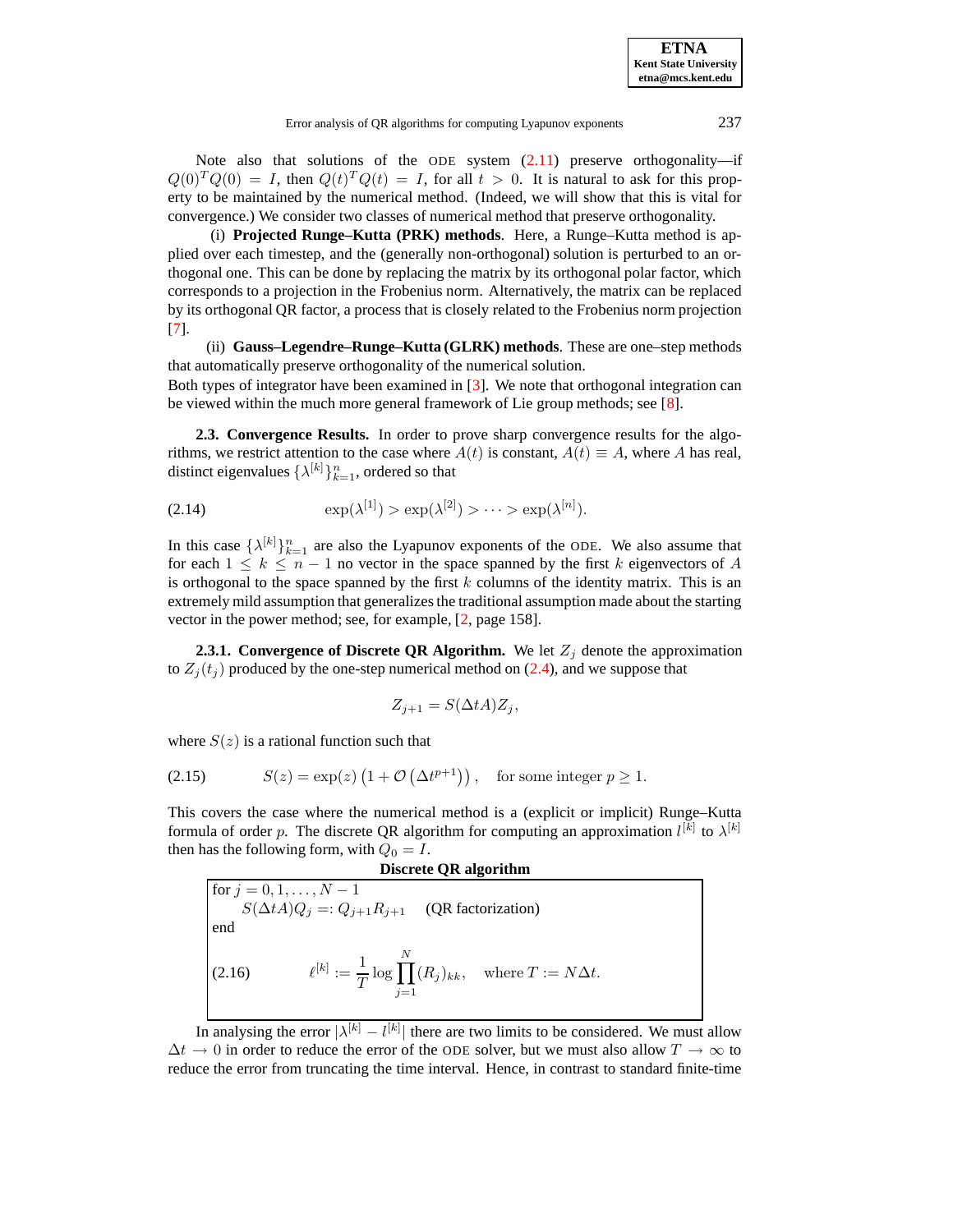convergence theory [\[9\]](#page-16-7), we require  $N \to \infty$  faster than  $\Delta t \to 0$ . We can accomplish this by setting

<span id="page-4-3"></span>
$$
(2.17) \t\t T = K \Delta t^{-\alpha},
$$

where  $K, \alpha > 0$  are constants. (So the number of timesteps  $N = K \Delta t^{-(\alpha+1)}$ .) In this framework we consider the single limit  $\Delta t \rightarrow 0$ . In practice this corresponds to repeating the discrete QR algorithm with a smaller ∆t *and* a larger time interval T. The result that we prove is stated below.

<span id="page-4-1"></span>THEOREM 2.1. *With the notation and assumptions above, there exists a constant* C *such that, for all sufficiently small*  $\Delta t$ *,* 

<span id="page-4-6"></span>
$$
(2.18) \quad |\ell^{[k]} - \lambda^{[k]}| \le C\left(\Delta t^{\alpha} + \Delta t^{p}\right), \quad 1 \le k \le n.
$$

*Proof.* See §[3.2.](#page-5-0) □

Our proof of Theorem [2.1](#page-4-1) relies on the underlying convergence theory for orthogonal iteration [\[2,](#page-16-6) [11\]](#page-17-0)—this is also equivalent to the analysis for the QR algorithm [\[1,](#page-16-8) [15\]](#page-17-1). However, the application of that theory is not entirely straightforward since we must study (a variant of) orthogonal iteration on a matrix that is parametrized by  $\Delta t$ . In particular, the naturally arising linear contraction factor  $r_{\Delta t}^{[k]}$  $\chi_{\Delta t}^{[k]}$ , which is defined in §[3.2,](#page-5-0) has the property that  $r_{\Delta t}^{[k]} \rightarrow 1$ as  $\Delta t \rightarrow 0$ . This, however, is balanced by the fact that the number N of iterations increases rapidly as  $\Delta t \rightarrow 0$ , and, as shown in [\(3.13\)](#page-7-0) below,  $(r_{\Delta t}^{[k]})$  $\frac{\binom{k}{l}}{\Delta t}$ <sup>N</sup>  $\rightarrow$  0. (This also emphasizes that both limits  $\Delta t \to 0$  and  $T \to \infty$  must be addressed in a convergence theory.)

**2.3.2. Convergence of Continuous QR Algorithm.** The continuous QR algorithm for computing an approximation  $\ell^{[k]}$  to  $\lambda^{[k]}$  can be summarized as follows, with  $Q_0 = I$ .

## **Continuous QR algorithm**

<span id="page-4-4"></span>Solve (2.11) numerically to obtain 
$$
\{Q_j \approx Q(t_j)\}_{j=0}^N
$$
.  
\n(2.19) 
$$
\ell^{[k]} = \frac{1}{T} \frac{\Delta t}{2} \sum_{j=1}^N \left[ (Q_{j-1}^T A Q_{j-1})_{kk} + (Q_j^T A Q_j)_{kk} \right], \text{ where } T = N \Delta t.
$$

The following convergence theorem holds.

<span id="page-4-5"></span>THEOREM 2.2. *Suppose the* ODE *[\(2.11\)](#page-2-2) is solved using a PRK or GLRK method of classical order*  $p > 1$ *. Then with the notation and assumptions above there exists a constant* C such that, for sufficiently small  $\Delta t$ ,

(2.20) 
$$
|\ell^{[k]} - \lambda^{[k]}| \leq \frac{C}{T}, \quad 1 \leq k \leq n.
$$

<span id="page-4-2"></span>*Proof.* See §[3.3.](#page-8-0) <del>□</del>

<span id="page-4-0"></span>Note that  $\Delta t$  does not appear in the error bound [\(2.20\)](#page-4-2). This emphasizes that the structural properties of the ODE method (orthogonality preservation and stability) are relevant, but not the precise classical order of convergence.

### **3. Convergence Proofs.**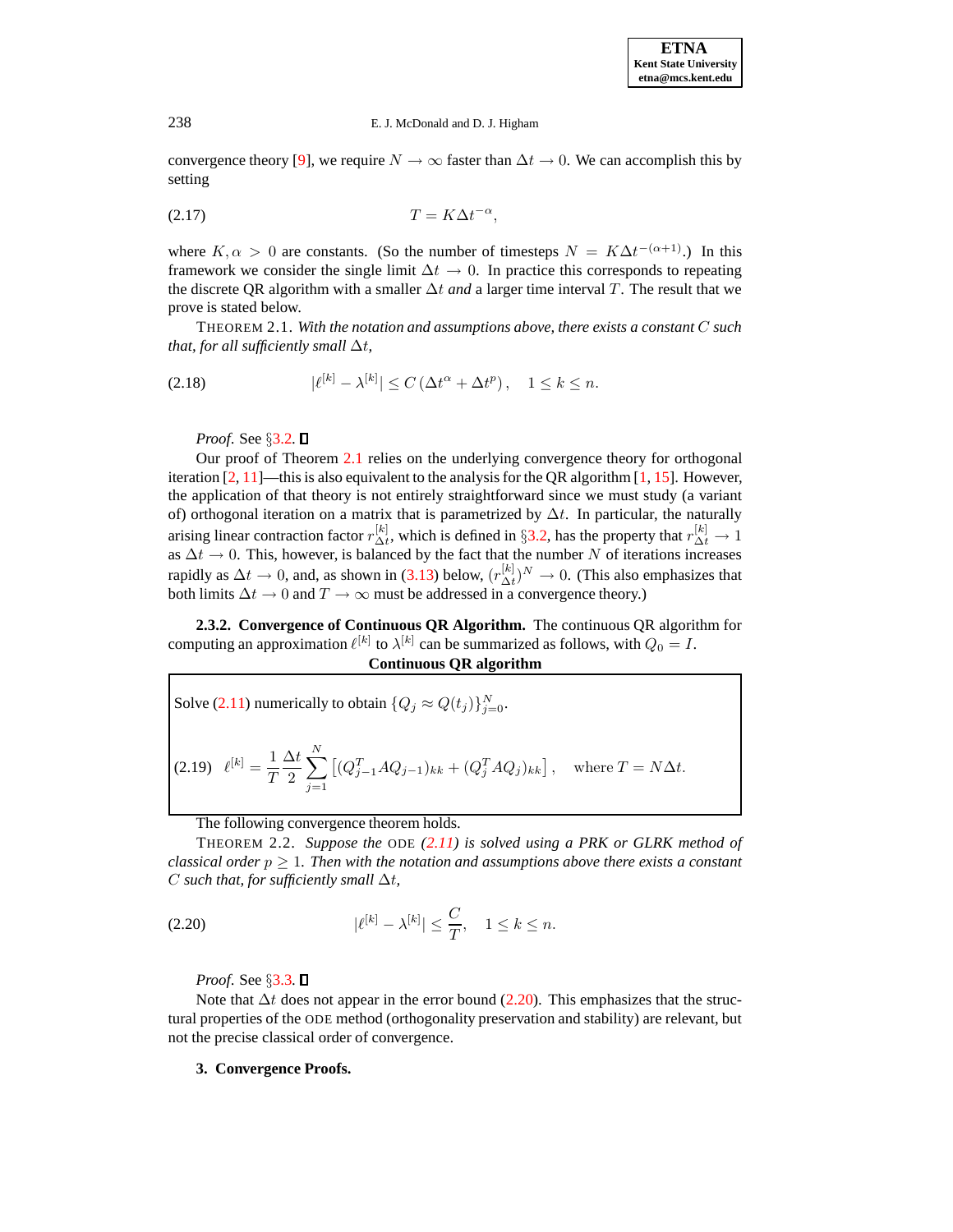<span id="page-5-3"></span>**3.1. Schur Matrix and Orthogonal Iteration.** We begin by reviewing some relevant concepts from numerical linear algebra. See [\[2,](#page-16-6) [6,](#page-16-2) [10\]](#page-17-2) for more details.

DEFINITION 3.1. *Given*  $B \in \mathbb{R}^{n \times n}$  *with distinct, real eigenvalues*  $\{\mu^{[k]}\}_{k=1}^n$  *ordered so that*  $|\mu^{[1]}| > |\mu^{[2]}| > \cdots > |\mu^{[n]}|$ , *there exists an orthogonal matrix*  $Q_{\star}$ *, referred to as a* Schur matrix*, such that*

$$
Q_{\star}^T B Q_{\star} = \Upsilon,
$$

where  $\Upsilon$  is upper triangular with main diagonal given by  $\mu^{[1]},\ldots,\mu^{[n]}.$  The Schur matrix is *unique up to a factor of*  $\pm 1$  *multiplying each column. The columns of*  $Q_{\star}$  *(denoted by*  $q_{\star}^{[k]}$ ) *are* called Schur vectors, and it follows that the subspace spanned by  $\{q^{[1]}_*, q^{[2]}_*, \ldots, q^{[k]}_*\}$  is *identical to the subspace spanned by the eigenvectors of* B *that correspond to the eigenvalues*  $\mu^{[1]}, \mu^{[2]}, \ldots, \mu^{[k]}.$ 

Orthogonal iteration may be regarded as a technique for computing an approximate Schur decomposition. Given  $B \in \mathbb{R}^{n \times n}$ , orthogonal iteration proceeds as follows, with  $Q_0 = I$ .

| <b>Orthogonal Iteration</b> |                    |
|-----------------------------|--------------------|
| for $j = 0, 1, $            |                    |
| $BQ_i =: Q_{i+1}R_{i+1}$    | (QR factorization) |
| end                         |                    |

Under the mild assumption that for each  $1 \leq k \leq n-1$  no vector contained in  $\text{span}\{q_{\star}^{[1]}, q_{\star}^{[2]}, \ldots, q_{\star}^{[k]}\}\$  is orthogonal to the space spanned by the first k columns of the identity matrix, this iteration converges linearly, in the manner outlined in Lemma [3.2](#page-5-1) below. We let  $q_j^{[k]}$  denote the kth column of  $Q_j$ , and let  $\mu_j^{[k]}$  denote  $(Q_j^T B Q_j)_{k,k}$ . To be definite, we regard  $\|\cdot\|$  as the Euclidean norm. We also write  $\|v \pm w\|$  to mean  $\min\{\|v + w\|, \|v - w\|\}.$ 

<span id="page-5-1"></span>LEMMA 3.2. *With the assumptions and notation above, there exist constants* C *and* D *such that*

<span id="page-5-2"></span>
$$
(3.1) \qquad \|q_j^{[k]} \pm q_\star^{[k]}\| \le C (r^{[k]})^j \quad \text{and} \quad |\mu_j^{[k]} - \mu^{[k]}| \le D (r^{[k]})^j, \quad 1 \le k \le n,
$$

*where*

$$
r^{[1]} = |\mu^{[2]}/\mu^{[1]}|,
$$
  
\n
$$
r^{[k]} = \max(|\mu^{[k+1]}/\mu^{[k]}|, |\mu^{[k]}/\mu^{[k-1]}|), \quad 1 < k < n,
$$
  
\n
$$
r^{[n]} = |\mu^{[n]}/\mu^{[n-1]}|.
$$

*Proof.* This result is stated without proof in [\[11\]](#page-17-0). Convergence analysis for orthogonal iteration is usually performed in terms of subspaces: generally, the subspace spanned by the first k columns of  $Q_j$  converges to the subspace spanned by the first k columns of  $Q_*$  at a linear rate determined by  $|\mu^{[k+1]}/\mu^{[k]}|$  [\[2,](#page-16-6) [6,](#page-16-2) [16\]](#page-17-3). By considering subspaces of dimensions k and  $k - 1$ , the result [\(3.1\)](#page-5-2) follows.  $\Box$ 

#### **3.2. Discrete QR Convergence Analysis.**

<span id="page-5-0"></span>**3.2.1. Orthogonal Iteration Error.** In this subsection and the next, we use  $\kappa_i$  to denote generic constants.

Comparing the two algorithms, we see that the matrices  $Q_j$  in the discrete QR algorithm are precisely the matrices  $Q_j$  that arise when orthogonal iteration is applied to  $B = S(\Delta t A)$ . Hence, we may appeal to the convergence theory in Lemma [3.2.](#page-5-1) However, it is vital to exploit the fact that  $\Delta t$  is a small parameter and  $S(z)$  approximates  $\exp(z)$ . Using a second subscript to emphasize  $\Delta t$ -dependence, we let  $S(\Delta t A) = Q_{\star} \Upsilon_{\Delta t} Q_{\star}^T$  denote a Schur decomposition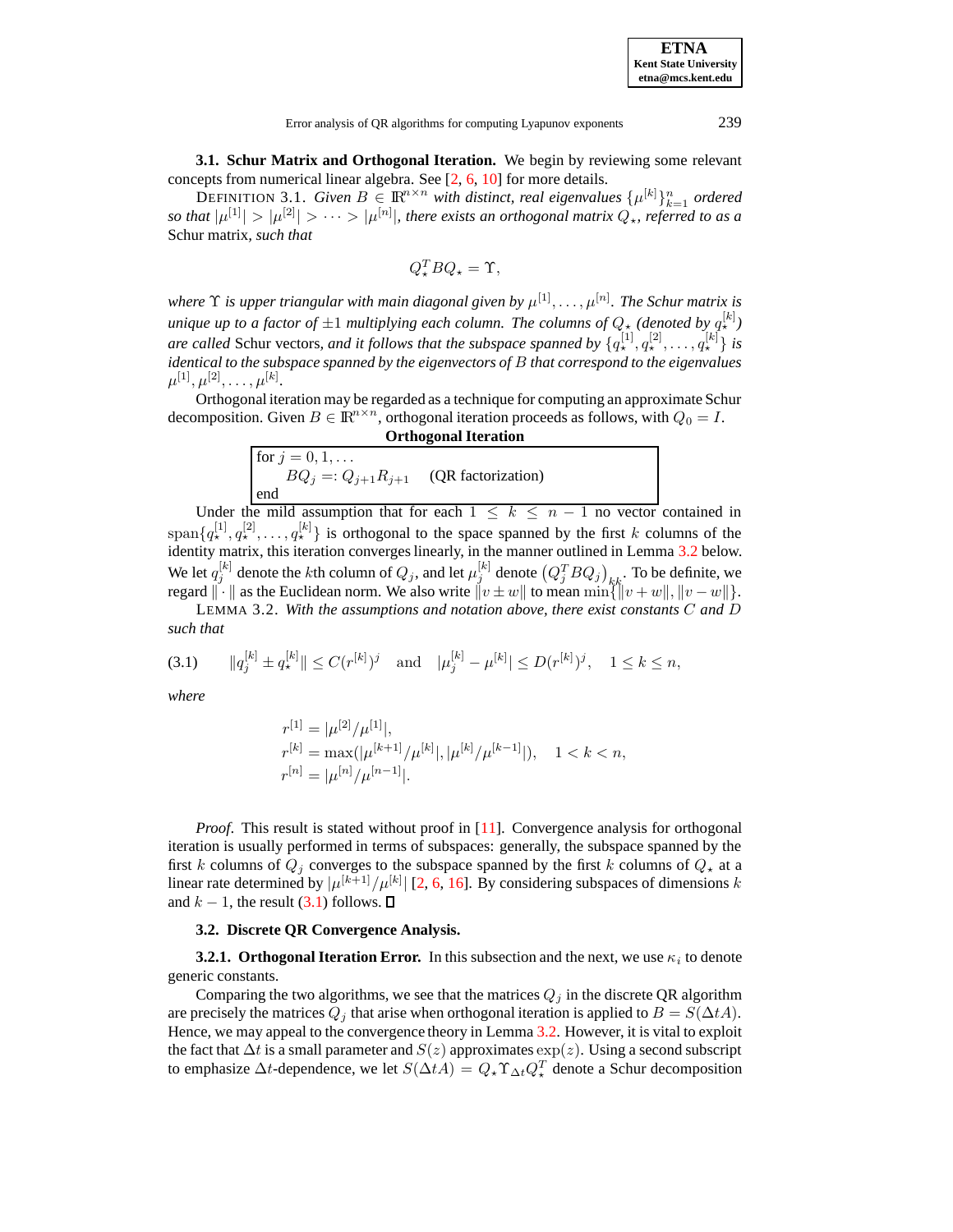of  $S(\Delta t A)$  with  $(\Upsilon_{\Delta t})_{kk} = \mu_{\Delta t}^{[k]}$  $\Delta_t^{[k]}$ . Similarly, we let  $Q_{j,\Delta t}$  have *k*th column  $q_{j,\Delta t}^{[k]}$  $j_{j,\Delta t}^{[\kappa]}$  and write  $\mu^{[k]}_{i.\ell}$  $_{j,\Delta t}^{[k]}$  for  $q_{j,\Delta}^{[k]}$  $_{j,\Delta t}$  $\int_{-S}^{T} S(\Delta t A) q_{i,\Delta}^{[k]}$  $_{j,\Delta t}^{[\kappa]}$ .

First we note that with the ordering  $(2.14)$  on the eigenvalues of  $A$ , for sufficiently small  $\Delta t$  we have, from [\(2.15\)](#page-3-1),

(3.2) 
$$
\mu_{\Delta t}^{[1]} > \mu_{\Delta t}^{[2]} > \cdots > \mu_{\Delta t}^{[n]} > 0.
$$

Following the proof of Lemma [3.2](#page-5-1) for this parameterized matrix, we find that the Schur vector convergence bound holds with a constant independent of  $\Delta t$ ; that is,

<span id="page-6-0"></span>(3.3) 
$$
||q_{j,\Delta t}^{[k]} \pm q_{\star}^{[k]}|| \leq \kappa_1 (r_{\Delta t}^{[k]})^j,
$$

where  $r_{\Delta t}^{[k]}$  $\chi_{\Delta t}^{[k]}$  is defined as in Lemma [3.2](#page-5-1) with each  $\mu^{[k]}$  replaced by  $\mu_{\Delta t}^{[k]}$  $\mathcal{L}^{[\kappa]}$ . We then have

<span id="page-6-1"></span>
$$
|\mu_{j,\Delta t}^{[k]} - \mu_{\Delta t}^{[k]}| = |q_{j,\Delta t}^{[k]} \n\begin{aligned}\nT & S(\Delta t A) q_{j,\Delta t}^{[k]} - q_{\star}^{[k]} \n\end{aligned}\n\leq |q_{j,\Delta t}^{[k]} \n\begin{aligned}\n1 &= |q_{j,\Delta t}^{[k]} \n\begin{aligned}\nT & I + (S(\Delta t A) - I) q_{j,\Delta t}^{[k]} - q_{\star}^{[k]} \n\end{aligned}\n\end{aligned}
$$
\n
$$
= |q_{j,\Delta t}^{[k]} \n\begin{aligned}\nT & I + (S(\Delta t A) - I) q_{j,\Delta t}^{[k]} - q_{j,\Delta t}^{[k]} \n\end{aligned}
$$
\n
$$
= |q_{j,\Delta t}^{[k]} \n\begin{aligned}\nT & q_{j,\Delta t}^{[k]} - q_{j,\Delta t}^{[k]} \n\end{aligned}
$$
\n
$$
- q_{\star}^{[k]} \n\begin{aligned}\nT & (S(\Delta t A) - I) (q_{\star}^{[k]} \pm q_{j,\Delta t}^{[k]})^T (S(\Delta t A) - I) q_{j,\Delta t}^{[k]} \\
&\leq 2 \|q_{j,\Delta t}^{[k]} \pm q_{\star}^{[k]} \| \|S(\Delta t A) - I\| \\
&\leq \kappa_2 \Delta t \|A\| \|q_{j,\Delta t}^{[k]} \pm q_{\star}^{[k]}\n\end{aligned}
$$
\n(3.4)\n
$$
\leq \kappa_3 \Delta t (r_{\Delta t}^{[k]})^j,
$$

for sufficiently small  $\Delta t$ , where we have used the property [\(2.15\)](#page-3-1) and the bound [\(3.3\)](#page-6-0). The inequality [\(3.4\)](#page-6-1) shows that when orthogonal iteration is applied to a matrix of the form  $S(\Delta t A) = I + \Delta t A + \mathcal{O}(\Delta t^2)$  then the "constant" in the eigenvalue convergence bound is  $\mathcal{O}(\Delta t)$ .

We note from [\(2.16\)](#page-3-2) that the discrete QR algorithm does not use  $Q_{j,\Delta t}^T S(\Delta t A) Q_{j,\Delta t}$ , but rather the shifted version  $R_j := Q_{j,\Delta t}^T S(\Delta t A) Q_{j-1,\Delta t}$ . However, it is readily shown that  $||q_{j,\Delta t}^{[k]} - q_{j-1,\Delta t}^{[k]}|| \leq \kappa_4 \Delta t (r_{\Delta t}^{[k]}$  $\Delta t^{[k]}$ )<sup>j</sup>, and hence the bound [\(3.4\)](#page-6-1) also implies

<span id="page-6-2"></span>(3.5) 
$$
|q_{j,\Delta t}^{[k]}^{T} S(\Delta t A) q_{j-1,\Delta t}^{[k]} - q_{\star}^{[k]}^{T} S(\Delta t A) q_{\star}^{[k]}| \leq \kappa_{5} \Delta t (r_{\Delta t}^{[k]})^{j}.
$$

In summary, [\(3.5\)](#page-6-2) shows that the computed diagonal entries  $(R_{j,\Delta t})_{kk}$  in [\(2.16\)](#page-3-2) approximate the corresponding eigenvalues  $\mu_{\Delta t}^{[k]}$  $\Delta_t^{[k]}$  of  $S(A\Delta t)$  according to

<span id="page-6-3"></span>(3.6) 
$$
(R_{j,\Delta t})_{kk} = \mu_{\Delta t}^{[k]}(1+\gamma_{j,\Delta t}^{[k]}), \text{ where } |\gamma_{j,\Delta t}^{[k]}| \le \kappa_6 \Delta t (r_{\Delta t}^{[k]})^j.
$$

**3.2.2. ODE Error.** We now incorporate the ODE solving error in order to obtain the overall error bound.

Since  $A$  is diagonalizable, it is straightforward to show from  $(2.15)$  that the eigenvalue  $\mu_{\Delta t}^{[k]}$  $\Delta_t^{[k]}$  of  $S(\Delta tA)$  is related to the eigenvalue  $\exp(\Delta t\lambda^{[k]})$  of  $\exp(\Delta tA)$  by

<span id="page-6-4"></span>(3.7) 
$$
\mu_{\Delta t}^{[k]} = \exp(\Delta t \lambda^{[k]})(1 + \delta_{\Delta t}^{[k]}), \text{ where } |\delta_{\Delta t}^{[k]}| \le \kappa_7 \Delta t^{p+1}.
$$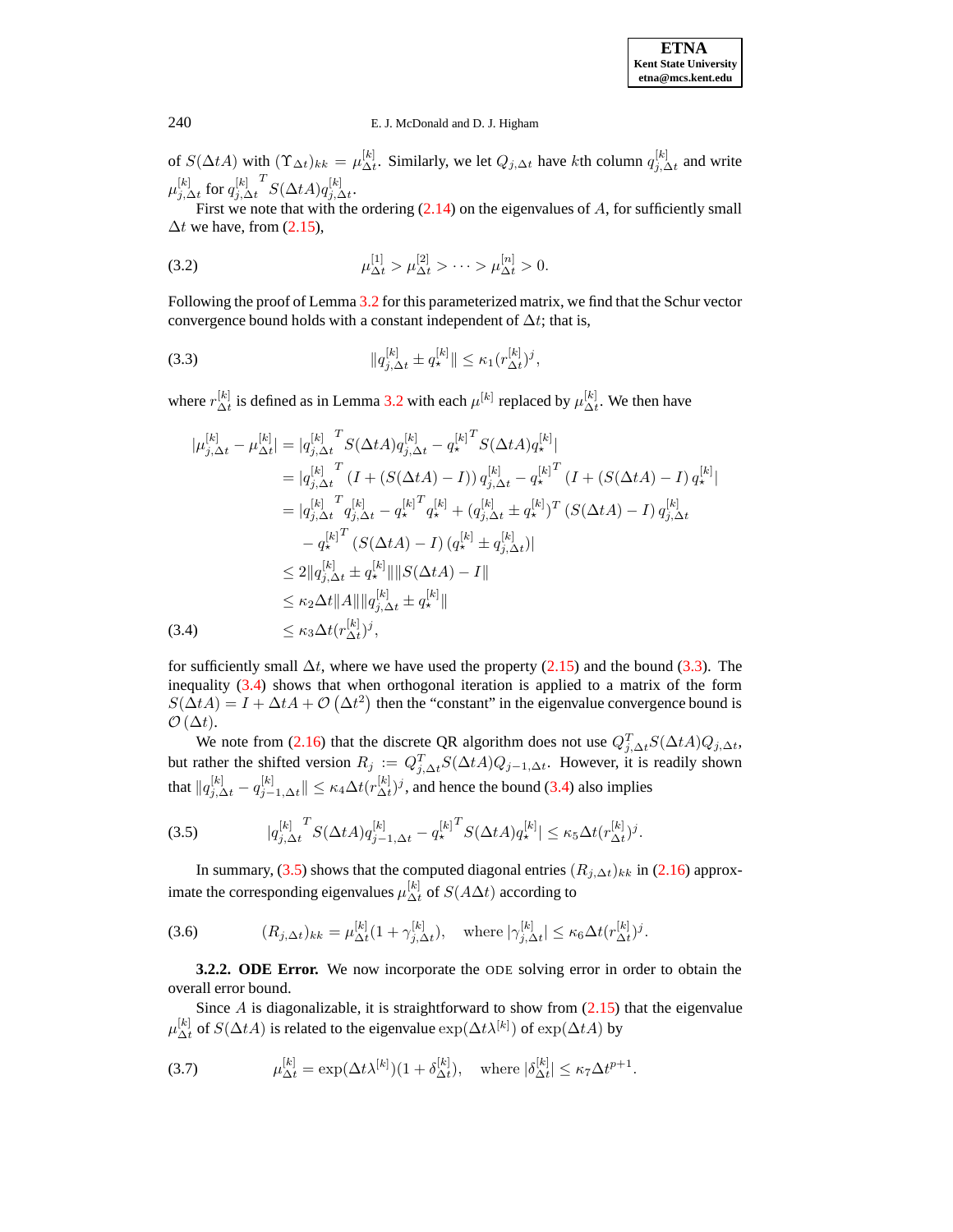**ETNA Kent State University etna@mcs.kent.edu**

## Error analysis of QR algorithms for computing Lyapunov exponents 241

Now, using [\(3.6\)](#page-6-3) and [\(3.7\)](#page-6-4), the computed Lyapunov exponent  $\ell^{[k]}$  in [\(2.16\)](#page-3-2) satisfies

<span id="page-7-1"></span>(3.8) 
$$
\ell^{[k]} = \frac{1}{T} \log \prod_{j=1}^{N} \left( \exp(\Delta t \lambda^{[k]}) (1 + \delta_{\Delta t}^{[k]}) (1 + \gamma_{j,\Delta t}^{[k]}) \right),
$$

$$
= \lambda^{[k]} + \frac{1}{T} \left( \sum_{j=1}^{N} \log(1 + \delta_{\Delta t}^{[k]}) + \sum_{j=1}^{N} \log(1 + \gamma_{j,\Delta t}^{[k]}) \right).
$$

We note from [\(3.6\)](#page-6-3) and [\(3.7\)](#page-6-4) that both  $|\gamma_{j,\ell}^{[k]}|$  $\begin{array}{c} [k] \ j, \Delta t \end{array}$  and  $\begin{array}{c} | \delta_{\Delta t}^{[k]} \end{array}$  $\Delta t$  can be made arbitrarily small by reducing  $\Delta t$ . Hence, for sufficiently small  $\Delta t$ ,

$$
0 < |\log(1+\delta_{\Delta t}^{[k]})| \le 2|\delta_{\Delta t}^{[k]}| \quad \text{and} \quad 0 < |\log(1+\gamma_{j,\Delta t}^{[k]})| \le 2|\gamma_{j,\Delta t}^{[k]}|.
$$

In [\(3.8\)](#page-7-1), using [\(3.6\)](#page-6-3) and [\(3.7\)](#page-6-4) and recalling that  $T = N\Delta t$ , this gives

$$
|\ell^{[k]} - \lambda^{[k]}| \le \kappa_8 \left( \frac{1}{T} \sum_{j=1}^N \gamma_{j,\Delta t}^{[k]} + \frac{\delta_{\Delta t}^{[k]}}{\Delta t} \right) \le \kappa_9 \left( \frac{\Delta t}{T} \sum_{j=1}^N (r_{\Delta t}^{[k]})^j + \Delta t^p \right).
$$

Summing the geometric series gives

<span id="page-7-4"></span>(3.9) 
$$
|\ell^{[k]} - \lambda^{[k]}| \leq \kappa_9 \left( \frac{\Delta t}{T} \frac{r_{\Delta t}^{[k]} (1 - (r_{\Delta t}^{[k]})^N)}{1 - r_{\Delta t}^{[k]}} + \Delta t^p \right).
$$

Now, it follows from [\(2.15\)](#page-3-1) that

$$
\frac{\mu_{\Delta t}^{[k+1]}}{\mu_{\Delta t}^{[k]}} = \exp\left(\Delta t (\lambda^{[k+1]} - \lambda^{[k]})\right) \left(1 + \mathcal{O}\left(\Delta t^{p+1}\right)\right),\,
$$

and hence,

<span id="page-7-2"></span>(3.10) 
$$
0 < r_{\Delta t}^{[k]} \le \exp\left(-\Delta t \epsilon^{[k]}\right) \left(1 + \mathcal{O}\left(\Delta t^{p+1}\right)\right),
$$

where

<span id="page-7-5"></span>(3.11) 
$$
\epsilon^{[1]} := \lambda^{[1]} - \lambda^{[2]} > 0, \quad \epsilon^{[n]} := \lambda^{[n-1]} - \lambda^{[n]} > 0
$$

and

<span id="page-7-6"></span>
$$
(3.12) \qquad \epsilon^{[k]} := \min\{\lambda^{[k]} - \lambda^{[k+1]}, \lambda^{[k-1]} - \lambda^{[k]}\} > 0, \quad \text{for } 1 < k < n.
$$

So, for small  $\Delta t$ ,

$$
0 < r_{\Delta t}^{[k]} < \exp(-\Delta t \epsilon^{[k]}/2)
$$

and, using [\(2.17\)](#page-4-3),

<span id="page-7-0"></span>
$$
(3.13)\ \ 0 < \left(r_{\Delta t}^{[k]}\right)^N < \exp(-N\Delta t \epsilon^{[k]}/2) = \exp(-K\Delta t^{-\alpha} \epsilon^{[k]}/2) \to 0 \text{ as } \Delta t \to 0.
$$

It also follows from  $(3.10)$  that

<span id="page-7-3"></span>(3.14) 
$$
0 < r_{\Delta t}^{[k]} \leq 1 + \kappa_{10} \Delta t \quad \text{and} \quad 1 - r_{\Delta t}^{[k]} \geq \kappa_{11} \Delta t.
$$

Using  $(3.13)$  and  $(3.14)$  in  $(3.9)$  leads to the bound

(3.15) 
$$
|\ell^{[k]} - \lambda^{[k]}| \leq \kappa_{12} \left( \frac{1}{N\Delta t} + \Delta t^p \right) \leq \kappa_{13} \left( \Delta t^{\alpha} + \Delta t^p \right),
$$

which establishes Theorem [2.1.](#page-4-1)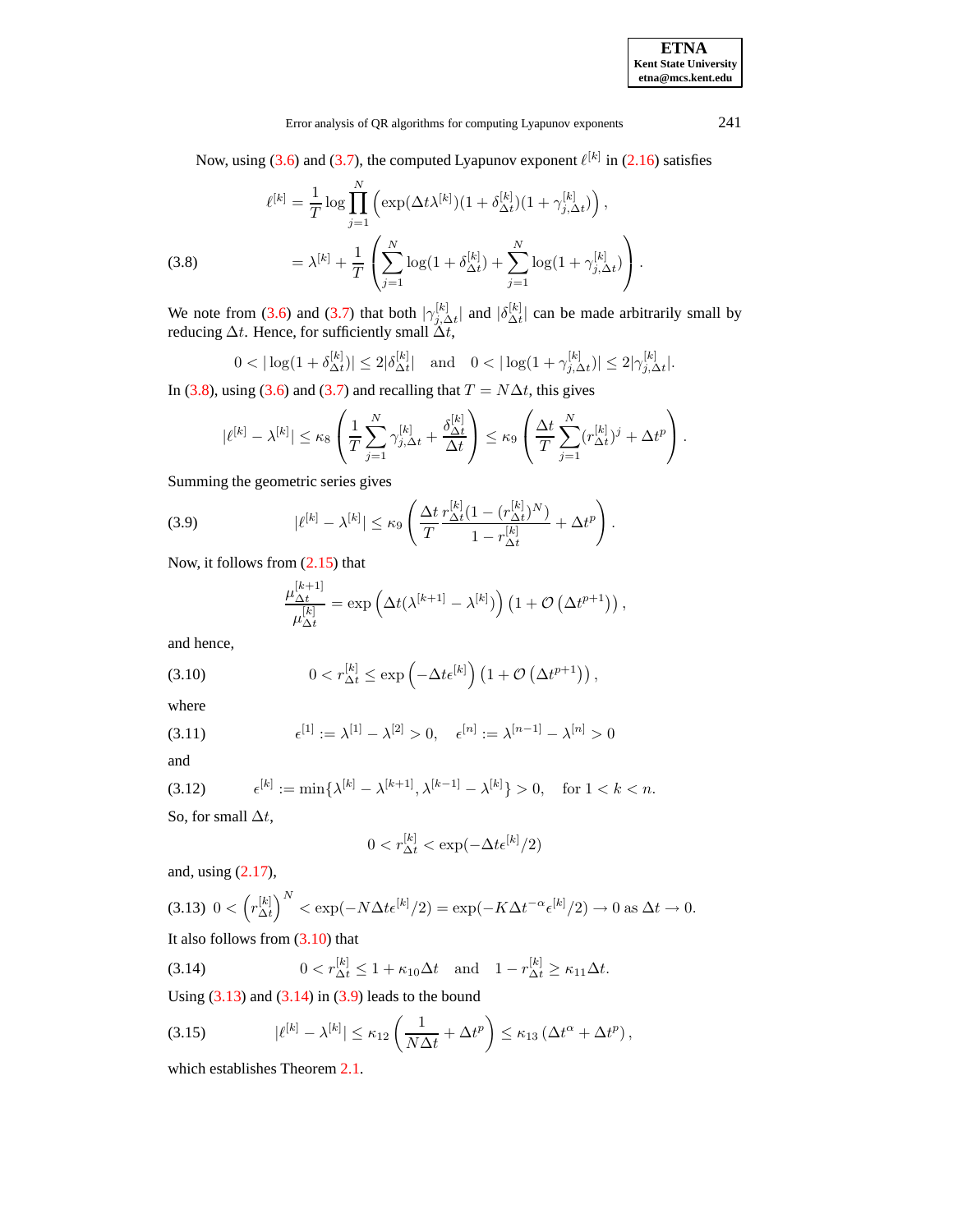## **3.3. Continuous QR Convergence Analysis.**

<span id="page-8-0"></span>**3.3.1. Convergence of**  $q_j^{[k]}$  **to**  $q_{\star}^{[k]}$ **. It follows from the theory of QR flows that any** solution of the system [\(2.11\)](#page-2-2) approaches a fixed point as  $t \to \infty$ ; see, for example, [\[16\]](#page-17-3). This fixed point must be a Schur matrix  $Q_{\star}$  of A. Our analysis below is aimed at showing that the ODE solver applied to [\(2.11\)](#page-2-2) also asymptotes to  $Q_{\star}$ . This is not a trivial task because, regarding [\(2.11\)](#page-2-2) as an ODE in  $\mathbb{R}^{n \times n}$ , if the problem is linearized about  $Q(t) = Q_*$  then no conclusion can be drawn about stability—eigenvalues of zero real part arise. Hence, a straightforward linearization argument cannot be applied. We also note that although the only *orthogonal* fixed points of  $(2.11)$  correspond to Schur matrices of A, there are many other non-orthogonal fixed points. For example,  $\sigma Q_{\star}$  for any  $\sigma \in \mathbb{R}$  is also a fixed point. It follows that a numerical method that does not preserve orthogonality may drift towards a nonorthogonal steady-state. We have observed this behaviour in practice, and its consequences are illustrated in §[4.](#page-10-0)

The following lemma forms the main part of our convergence proof.

<span id="page-8-5"></span>LEMMA 3.3. If a PRK or GLRK method is used to solve the ODE $(2.11)$ *, then for sufficiently small* ∆t *the* k*th column of the numerical solution,* q [k] j *, converges to a Schur vector* q [k] ? *linearly:*

<span id="page-8-2"></span>(3.16) 
$$
||q_{\star}^{[k]} - q_j^{[k]}|| \leq C(\hat{r}_{\text{max}} + D\Delta t^p)^{j\Delta t},
$$

*where* C *and* D *are constants, with*

$$
\widehat{r}_{\max} = \max_{1 \le i \le n} \widehat{r}^{[i]}, \quad \widehat{r}^{[k]} = \exp(-\epsilon^{[k]})
$$

and  $\epsilon^{[k]}$  is defined in [\(3.11\)](#page-7-5) and [\(3.12\)](#page-7-6).

*Proof.* First we let  $\Psi(Q) := QH(Q)$ , where  $H(Q)$  is defined in [\(2.11\)](#page-2-2). Now, note that  $\Psi(Q)$  is locally Lipschitz, so given any bounded region B there exists a constant  $L = L(B)$ such that

$$
\|\Psi(W) - \Psi(Q_\star)\| \le L\|W - Q_\star\|, \quad \forall \, W \in \mathcal{B}, \text{ with } W^T W = I.
$$

Since  $\Psi(Q_{\star}) = 0$ , we have

<span id="page-8-3"></span>
$$
(3.17) \t\t\t ||\Psi(W)|| \le L||W - Q_*||, \quad \forall W \in \mathcal{B}, \text{ with } W^T W = I.
$$

Also, we note that any Runge–Kutta method applied to  $Q(t) = \Psi(Q(t))$  has a factor of  $\|\Psi(Q_i)\|$  in its local error expression—this follows from classical order theory [\[9\]](#page-16-7). Hence, if we let  $Q_j(t)$  denote the local solution of [\(2.11\)](#page-2-2) over  $[t_i, t_{i+1}]$ , so that  $\dot{Q}_j(t) = \Psi(Q_j(t))$  and  $Q_i(t_j) = Q_i$ , then

<span id="page-8-1"></span>
$$
(3.18) \t\t\t ||Q_{j+1} - Q_j(t_{j+1})|| \le \kappa_2 \Delta t^{p+1} ||\Psi(Q_j)||,
$$

for any GLRK method. In the case of PRK methods, projection can no more than double the local error and "approximately projecting" onto the orthogonal QR factor increases the local error by at most a factor  $1 + 2\sqrt{2}$  asymptotically [\[7\]](#page-16-3). So [\(3.18\)](#page-8-1) is valid for both GLRK and PRK methods.

Now we know from [\[16\]](#page-17-3) that for the exact flow of  $(2.11)$ , the kth column of  $Q(t)$ , which we denote  $q^{[k]}(t)$ , converges linearly to a Schur vector  $q_{\star}^{[k]}$  at rate  $r^{[k]}$ . So we may choose a time  $\hat{T}$  such that  $Q(\hat{T}) \in \mathcal{B}$ , where  $\hat{\mathcal{B}}$  is a ball containing  $Q_{\star}$  with the property that if  $\hat{Q}(0) \in \mathcal{B}$  and  $\hat{Q}(t)$  solves [\(2.11\)](#page-2-2) then

<span id="page-8-4"></span>
$$
(3.19) \t||\hat{q}^{[k]}(t+\Delta t)-q^{[k]}_*|| \leq (\widehat{r}^{[k]})^{\Delta t}||\hat{q}^{[k]}(t)-q^{[k]}_*||, \quad \forall \, t \geq \widehat{T}.
$$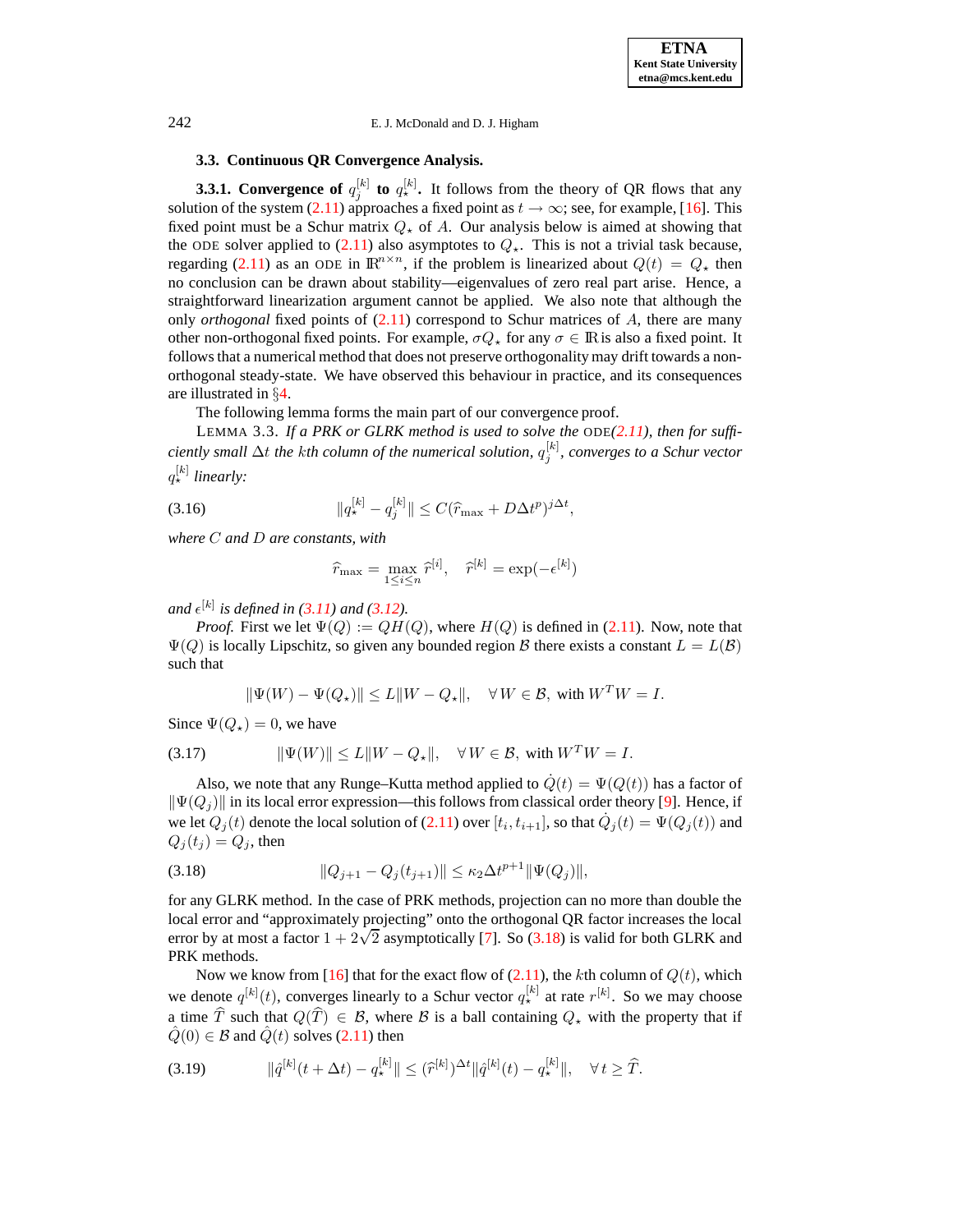Now, since the numerical method is convergent over finite time intervals, the inequality [\(3.16\)](#page-8-2) will hold for  $j\Delta t \leq \hat{T}$  and  $\Delta t$  sufficiently small. For later times, we have, from [\(3.17\)](#page-8-3) and [\(3.18\)](#page-8-1),

<span id="page-9-0"></span>
$$
(3.20) \t\t\t ||q_{j+1}^{[k]} - q_j^{[k]}(t_{j+1})|| \leq \kappa_3 \Delta t^{p+1} ||Q_j - Q_*||.
$$

For ease of notation, let

(3.21) 
$$
e_j^{[k]} := ||q_j^{[k]} - q_\star^{[k]}||.
$$

Then using  $(3.19)$  and  $(3.20)$ , we obtain

<span id="page-9-1"></span>
$$
e_{j+1}^{[k]} \le ||q_{j+1}^{[k]} - q_j^{[k]}(t_{j+1})|| + ||q_j^{[k]}(t_{j+1}) - q_{\star}^{[k]}||
$$
  
(3.22)  

$$
\le (\kappa_3 \Delta t^{p+1} + (\widehat{r}_{\max})^{\Delta t}) \max_{1 \le i \le n} e_j^{[i]}.
$$

For  $\Delta t$  sufficiently small, it can be shown that

$$
\kappa_3 \Delta t^{p+1} + (\widehat{r}_{\text{max}})^{\Delta t} \leq (\widehat{r}_{\text{max}} + \kappa_4 \Delta t^p)^{\Delta t},
$$

where  $\kappa_4 = 8\kappa_3 \hat{r}_{\text{max}}$ . Hence [\(3.22\)](#page-9-1) gives

$$
\max_{1 \le i \le n} e_{j+1}^{[i]} \le (\widehat{r}_{\max} + \kappa_4 \Delta t^p)^{\Delta t} \max_{1 \le i \le n} e_j^{[i]}.
$$

It follows that

$$
\max_{1 \le i \le n} e_{j+1}^{[i]} \le \kappa_5 (\widehat{r}_{\max} + \kappa_4 \Delta t^p)^{\Delta t (j+1)} \mathbf{\Pi}
$$

**3.3.2. Trapezoidal Rule Error.** The error in the Lyapunov exponent approximation  $\ell^{[k]}$ in [\(2.19\)](#page-4-4) satisfies

$$
\begin{split} |\lambda^{[k]} - \ell^{[k]}| &= \left| (q_{\star}^{[k]}{}^T A q_{\star}^{[k]}) - \frac{1}{T} \frac{\Delta t}{2} \sum_{j=1}^N \left[ \left( q_{j-1}^{[k]}{}^T A q_{j-1}^{[k]} \right) + \left( q_j^{[k]}{}^T A q_j^{[k]} \right) \right] \right| \\ &= \frac{1}{2N} \left| \sum_{j=1}^N \left[ \left( q_{\star}^{[k]}{}^T A q_{\star}^{[k]} - q_{j-1}^{[k]}{}^T A q_{j-1}^{[k]} \right) + \left( q_{\star}^{[k]}{}^T A q_{\star}^{[k]} - q_j^{[k]}{}^T A q_j^{[k]} \right) \right] \right| \\ &= \frac{1}{2N} \left| \sum_{j=1}^N \left[ (q_{\star}^{[k]}{}^T - q_{j-1}^{[k]}{}^T) A q_{\star}^{[k]} + q_{j-1}^{[k]}{}^T A (q_{\star}^{[k]} - q_{j-1}^{[k]}) \right] \right| \\ &+ \sum_{j=1}^N \left[ (q_{\star}^{[k]}{}^T - q_j^{[k]}{}^T) A q_{\star}^{[k]} + q_j^{[k]}{}^T A (q_{\star}^{[k]} - q_j^{[k]}) \right] \right| \\ &\leq \frac{||A||}{N} \sum_{j=1}^N \left( e_{j-1}^{[k]} + e_j^{[k]} \right), \end{split}
$$

where we have used  $||q_j^{[k]}|| = 1$ , since the numerical scheme preserves orthogonality. Making use of Lemma [3.3,](#page-8-5) we obtain

$$
|\lambda^{[k]} - \ell^{[k]}| \le \frac{\|A\|}{N} \sum_{j=1}^N \left[ \kappa_5 (\widehat{r}_{\max} + \kappa_6 \Delta t^p)^{(j-1)\Delta t} + \kappa_5 (\widehat{r}_{\max} + \kappa_6 \Delta t^p)^{j\Delta t} \right]
$$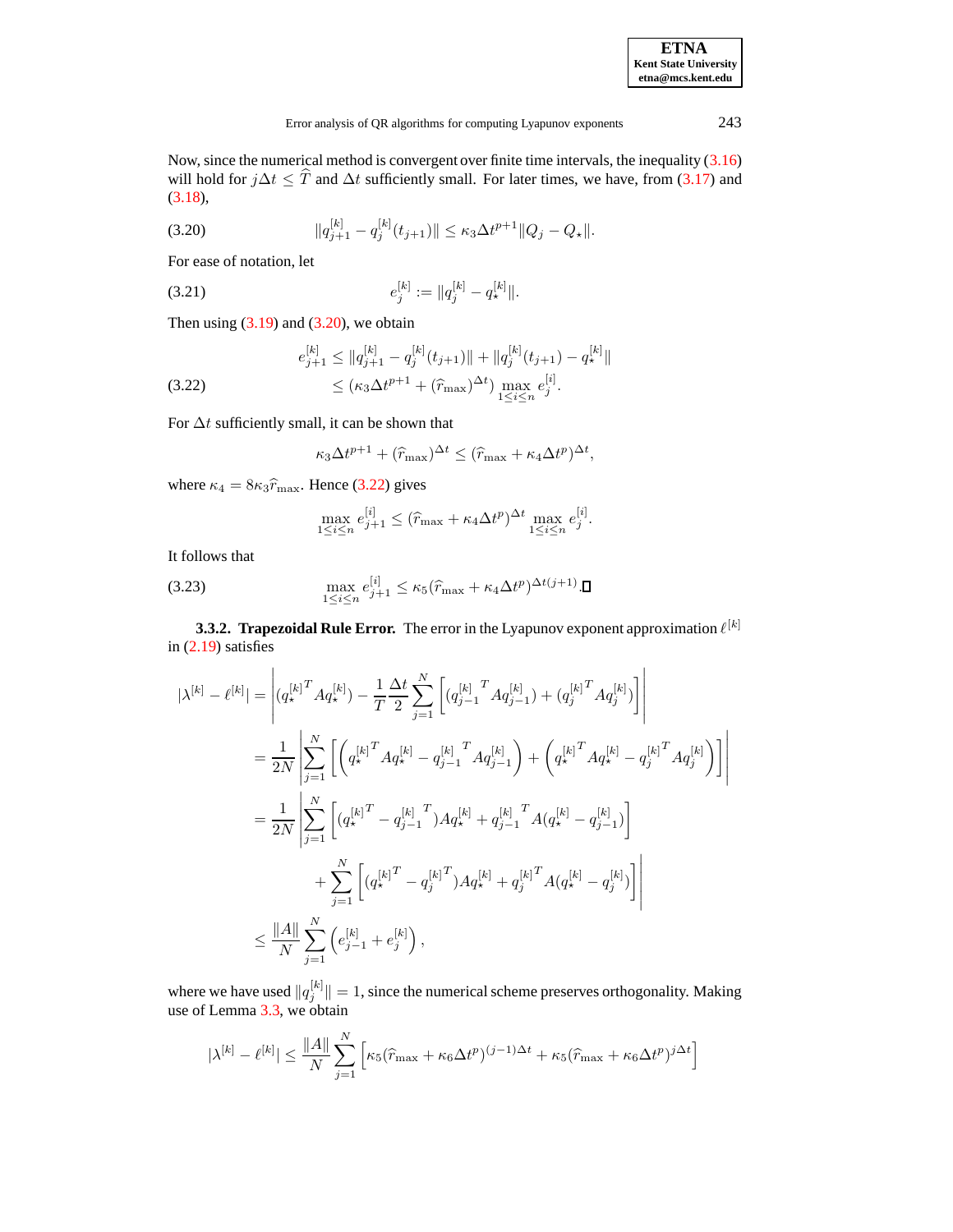$$
\leq \frac{2\kappa_5\|A\|}{N} \sum_{j=1}^N (\widehat{r}_{\max} + \kappa_6 \Delta t^p)^{\Delta t (j-1)}
$$

$$
= \frac{2\kappa_5\|A\|}{N} \left[ \frac{1 - (\widehat{r}_{\max} + \kappa_6 \Delta t^p)^T}{1 - (\widehat{r}_{\max} + \kappa_6 \Delta t^p)^{\Delta t}} \right].
$$

For a sufficiently small  $\Delta t$ , we have

$$
1 - (\widehat{r}_{\max} + \kappa_6 \Delta t^p)^T \le 1
$$
 and  $1 - (\widehat{r}_{\max} + \kappa_6 \Delta t^p)^{\Delta t} \ge \kappa_6 \Delta t$ .

Therefore,

$$
|\lambda^{[k]} - \ell^{[k]}| \le \frac{2\kappa_7 ||A||}{N\Delta t} = \frac{\kappa_8}{T},
$$

<span id="page-10-0"></span>which establishes Theorem [2.2.](#page-4-5)

### **4. Numerical Tests.**

### **4.1. Real Distinct Eigenvalues.**

<span id="page-10-1"></span>**4.1.1. Discrete QR Algorithm.** In this subsection we illustrate Theorem [2.1,](#page-4-1) testing the three cases  $p > \alpha$ ,  $p = \alpha$  and  $p < \alpha$  for a  $4 \times 4$  system. Given the Lyapunov exponents  ${\lambda^{[k]}}_{k=1}^4$ , we produce the Jacobian matrix A by forming  $A = X \text{diag}(\lambda^{[k]}) X^{-1}$ , where  $X$  is a random matrix. (More precisely,  $X$  is formed using rand('state',0) and X  $=$  rand(4,4) in Matlab [\[14\]](#page-17-4).) We perform QR factorizations using the modified Gram-Schmidt method; see [\[6\]](#page-16-2).

In Figures [4.1](#page-11-0)[–4.4](#page-12-0) we plot the error in each Lyapunov exponent approximation [\(2.16\)](#page-3-2) against  $\Delta t$ , on a log-log scale. The dashed line with '∘' markers in each picture is of the slope min $\{\alpha, p\}$ , given by the convergence rate bound of Theorem [2.1.](#page-4-1)

In Figure [4.1](#page-11-0) we take Lyapunov exponents 5, 2, 0, and  $-1$ . We use  $S(z) = 1 + z +$  $z^2/2 + z^3/6 + z^4/24$  in [\(2.15\)](#page-3-1), which corresponds to a 4th order, 4 stage, explicit Runge– Kutta method, so  $p = 4$ . We set  $K = 0.5$  and  $\alpha = 1$ .

For Figure [4.2](#page-11-1) we use Lyapunov exponents  $1, -1, -5$ , and  $-10$  and take  $S(z) = 1 + z +$  $z^2/2$ , which corresponds to a 2nd order, 2 stage, explicit Runge–Kutta method, so  $p = 2$ . We set  $K = 0.005$  and  $\alpha = 2$ .

Figure [4.3](#page-12-1) arises with Lyapunov exponents  $2, 1, -2$ , and  $-2.5$ . In this case we use  $S(z) = 1 + z + z^2/2$ , so  $p = 2$ , and set  $K = 0.1$  and  $\alpha = 2.5$ .

In Figure [4.4](#page-12-0) we illustrate the use of an implicit ODE timestepping method. We take  $S(z) = 1/(1-z)$ , which corresponds to the Backward Euler method [\[9\]](#page-16-7), for which  $p = 1$ . We used Lyapunov exponents of 3.5, 1,  $-1$ , and  $-20$ , and set  $K = 0.05$  and  $\alpha = 1$ .

In these tests, we see that the convergence rate of  $\Delta t^{\min(\alpha, p)}$  arising in Theorem [2.1](#page-4-1) is indeed an upper bound on the actual convergence rate, and it is generally sharp.

**4.1.2. Continuous QR Algorithm.** We now test the convergence of the continuous QR algorithm in a similar manner to  $\S 4.1.1$ . In Figure [4.5](#page-13-0) we use Lyapunov exponents 3, 0,  $-2$ ,  $-3$ . We take  $\Delta t = 0.1$  and solve [\(2.11\)](#page-2-2) using the classical 4th order Runge–Kutta method with "projection" into the orthogonal QR factor using modified Gram-Schmidt.

In Figure [4.6](#page-13-1) we take Lyapunov exponents 7, 6, 1, –1. We set  $\Delta t = 0.05$  and use the 1-stage 2nd order GLRK method to solve the ODE [\(2.11\)](#page-2-2).

Figures [4.5](#page-13-0) and [4.6](#page-13-1) show that the bound in Theorem [2.2](#page-4-5) is sharp—on a log-log scale the slope of each line is close to  $-1$ .

We include Figure [4.7](#page-14-0) as an illustration of what may happen when a method that does not preserve orthogonality is used. In this case, we have taken Lyapunov exponents  $8, 5, 2, 1$ ,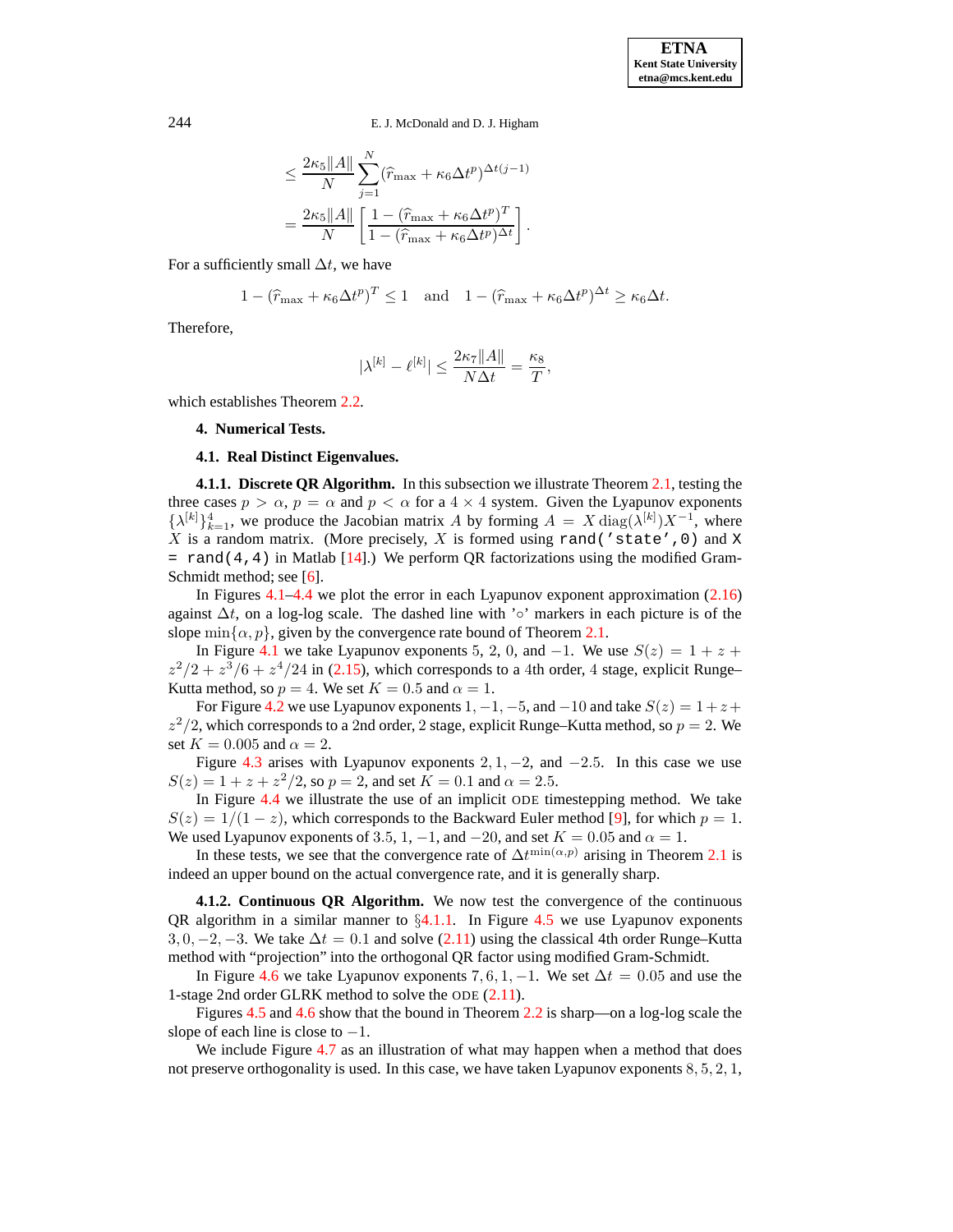## Error analysis of QR algorithms for computing Lyapunov exponents 245



FIG. 4.1. *Discrete QR algorithm:*  $\lambda = \{5, 2, 0, -1\}$ ,  $p = 4$ ,  $\alpha = 1$ .

<span id="page-11-0"></span>

FIG. 4.2. *Discrete QR algorithm*:  $\lambda = \{1, -1, -5, -10\}$ ,  $p = 2$ ,  $\alpha = 2$ .

<span id="page-11-1"></span> $\Delta t = 0.04$ , and used the classical 4th order Runge–Kutta method. It is clear that the algorithm is no longer converging to the true Lyapunov exponents. Closer inspection has shown this non-convergence is caused by the ODE solver approaching a steady-state of  $(2.11)$  that is not orthogonal, and hence is not a Schur matrix.

**4.2. Complex Conjugate Eigenvalues.** We now give some numerical results for the case of complex conjugate eigenvalues. In this case the Lyapunov exponents are the real parts of the eigenvalues. The next subsection reviews the behaviour of orthogonal iteration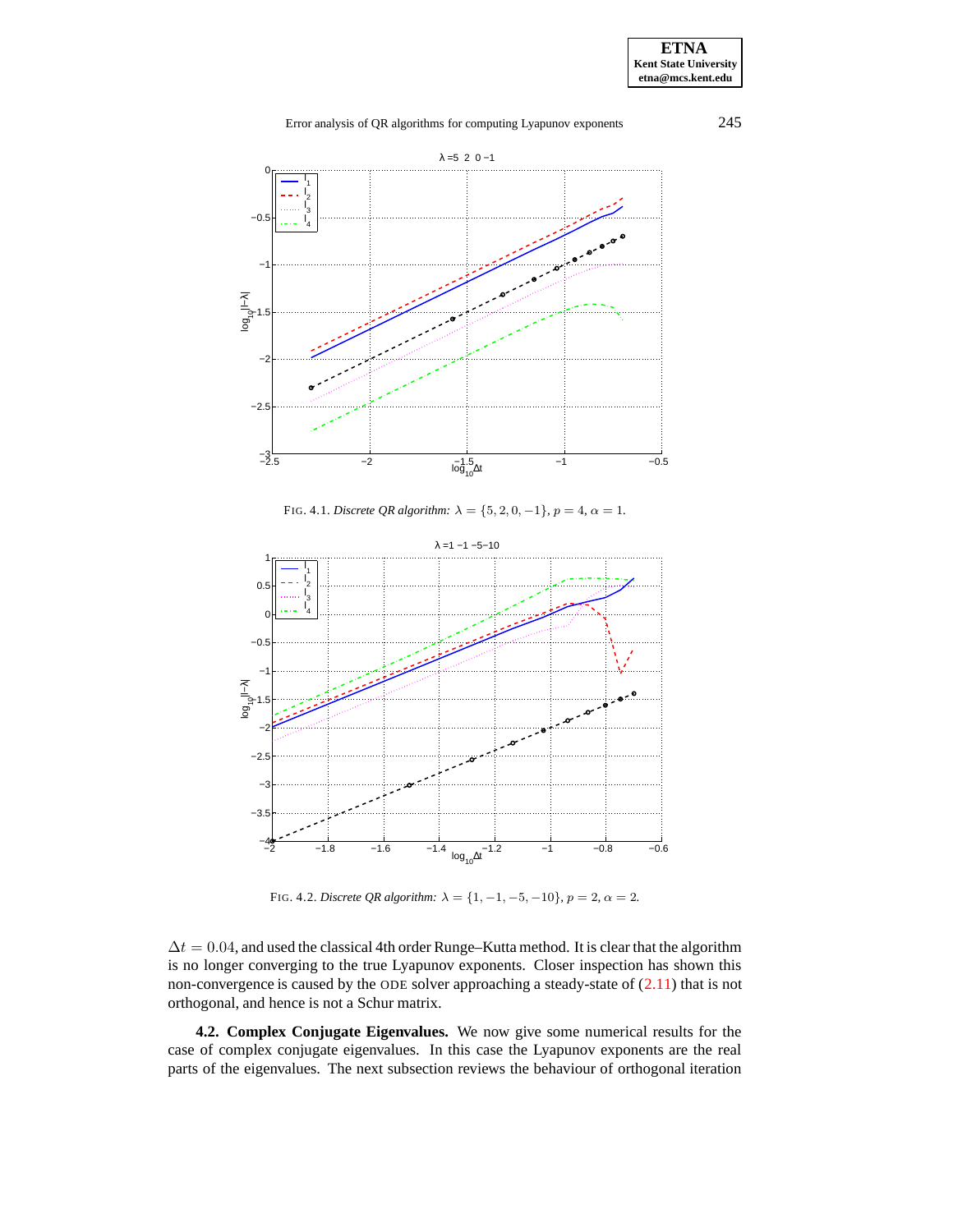

FIG. 4.3. *Discrete QR algorithm:*  $\lambda = \{2, 1, -2, -2.5\}$ ,  $p = 2$ ,  $\alpha = 2.5$ .

<span id="page-12-1"></span>

FIG. 4.4. *Discrete QR algorithm:*  $\lambda = \{3.5, 1, -1, -20\}$ ,  $p = 1$ ,  $\alpha = 1$ .

<span id="page-12-0"></span>on a fixed matrix and then looks at the discrete QR algorithm. Subsection [4.2.2](#page-15-1) deals with the continuous QR algorithm.

**4.2.1. Discrete QR Algorithm.** If the orthogonal iteration process described in §[3.1](#page-5-3) is applied to a matrix B that has a complex conjugate pair of eigenvalues, then  $Q_j^T B Q_j$ converges to a block triangular form. The eigenvalues of the appropriate  $2 \times 2$  block of  $Q_j^T B Q_j$  converge to the corresponding complex conjugate eigenvalue pair (although the  $2 \times 2$ block itself will not have a fixed limit). For a fuller explanation of convergence of the QR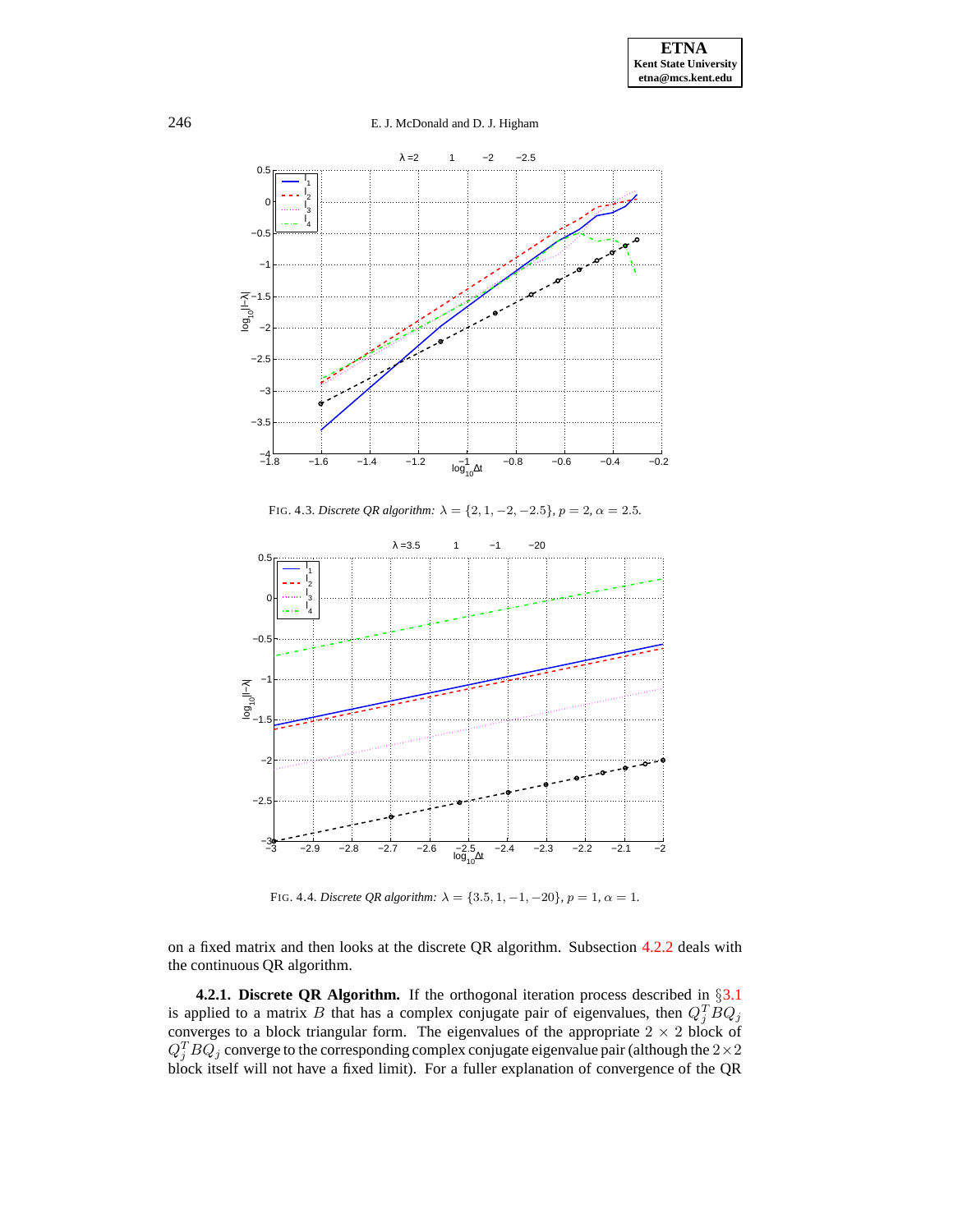## Error analysis of QR algorithms for computing Lyapunov exponents 247



FIG. 4.5. *Continuous QR Algorithm,*  $\lambda = \{3, 0, -2, -3\}$ *, PRK4,*  $\Delta t = 0.1$ *.* 

<span id="page-13-0"></span>

FIG. 4.6. *Continuous QR Algorithm:*  $\lambda = \{7, 6, 1, -1\}$ *, GLRK2,*  $\Delta t = 0.05$ *.* 

<span id="page-13-1"></span>algorithm in the complex case, see [\[1,](#page-16-8) [12,](#page-17-5) [17\]](#page-17-6).

It can be shown that the sum of entries on the diagonal of  $B$  which correspond to the complex conjugate pair converge linearly to the sum of the real parts of the pair. This corresponds to the fact that the trace of a  $2 \times 2$  block is equal to the sum of its eigenvalues. Therefore, we conclude that, when summed, the diagonal entries of  $Q_j^T B Q_j$  contain the real part eigenvalue information that relates to the Lyapunov exponents.

The discrete QR algorithm for Lyapunov exponents, however, does not use  $Q_j^T B Q_j$  but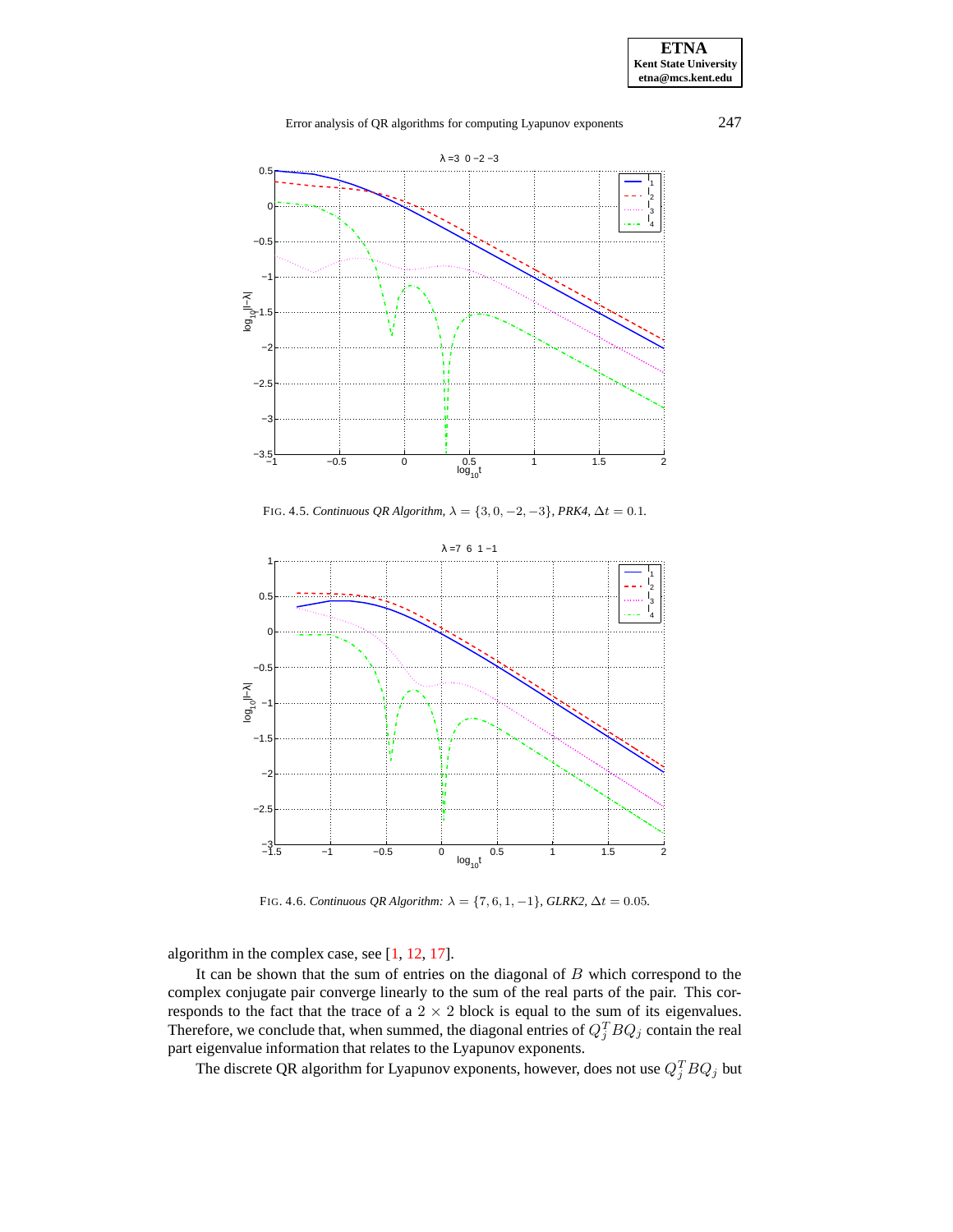

FIG. 4.7. *Continuous QR Algorithm:*  $\lambda = \{8, 5, 2, 1\}$ *, RK4,*  $\Delta t = 0.04$ *.* 

<span id="page-14-0"></span>the shifted version  $R_{j+1} = Q_{j+1}^T B Q_j$ . The columns of  $Q_{j+1}$  that correspond to a complex eigenvalue pair are typically different from the corresponding columns of  $Q_i$ ; the space spanned by these columns is converging linearly but the columns themselves are not. Thus, the diagonal entries of the  $2 \times 2$  block of  $R_{j+1}$  may differ greatly from the corresponding entries in  $B_{i+1}$ . Numerical experiments have shown that the two diagonal entries of  $R_{i+1}$ , even when summed, may not reveal any information about the real parts of the eigenvalues of B, and it is tempting to assert that the discrete QR algorithm will fail in the case of complex conjugate eigenvalues.

To test this assertion, Figure [4.8](#page-15-2) gives results for the full discrete QR algorithm using a matrix A with eigenvalues  $4, 1 - 3i, 1 + 3i, -2$  created as  $A = XDX^{-1}$ , where

$$
D = \left[ \begin{array}{rrr} 4 & & & \\ & 1 & 3 & \\ & -3 & 1 & \\ & & & 2 \end{array} \right]
$$

and X is a random matrix, as described in §[4.1.1.](#page-10-1) We used  $S(z) = 1 + z + \frac{z^2}{2}$ , so  $p = 2$ , with  $K = 0.01$  and  $\alpha = 2$ . The figure shows the surprising result that the full discrete QR algorithm is convergent with rate indicated by Theorem [2.1.](#page-4-1)

So why is the discrete QR algorithm still convergent for complex eigenvalues? Above we were considering a 'shifted' version of orthogonal iteration applied to a fixed matrix, while the example in Figure [4.8](#page-15-2) deals with a matrix parametrized by  $\Delta t$  and zooms in on the limit  $\Delta t \rightarrow 0$ . A heuristic explanation for the success of the full discrete QR algorithm is provided by the observation that if A has a complex eigenvalue  $\lambda = a + ib$ , then the corresponding eigenvalue of  $S(\Delta t A)$  looks like  $1 + a\Delta t + ib\Delta t + \mathcal{O}(\Delta t^2)$ . The modulus of this eigenvalue is  $1 + 2a\Delta t + \mathcal{O}(\Delta t^2)$ —the imaginary part of  $\lambda$  has an  $\mathcal{O}(\Delta t^2)$  effect compared to the  $\mathcal{O}(\Delta t)$  effect of the real part. Hence, in the limit  $\Delta t \to 0$  we expect the real eigenvalue performance to be relevant.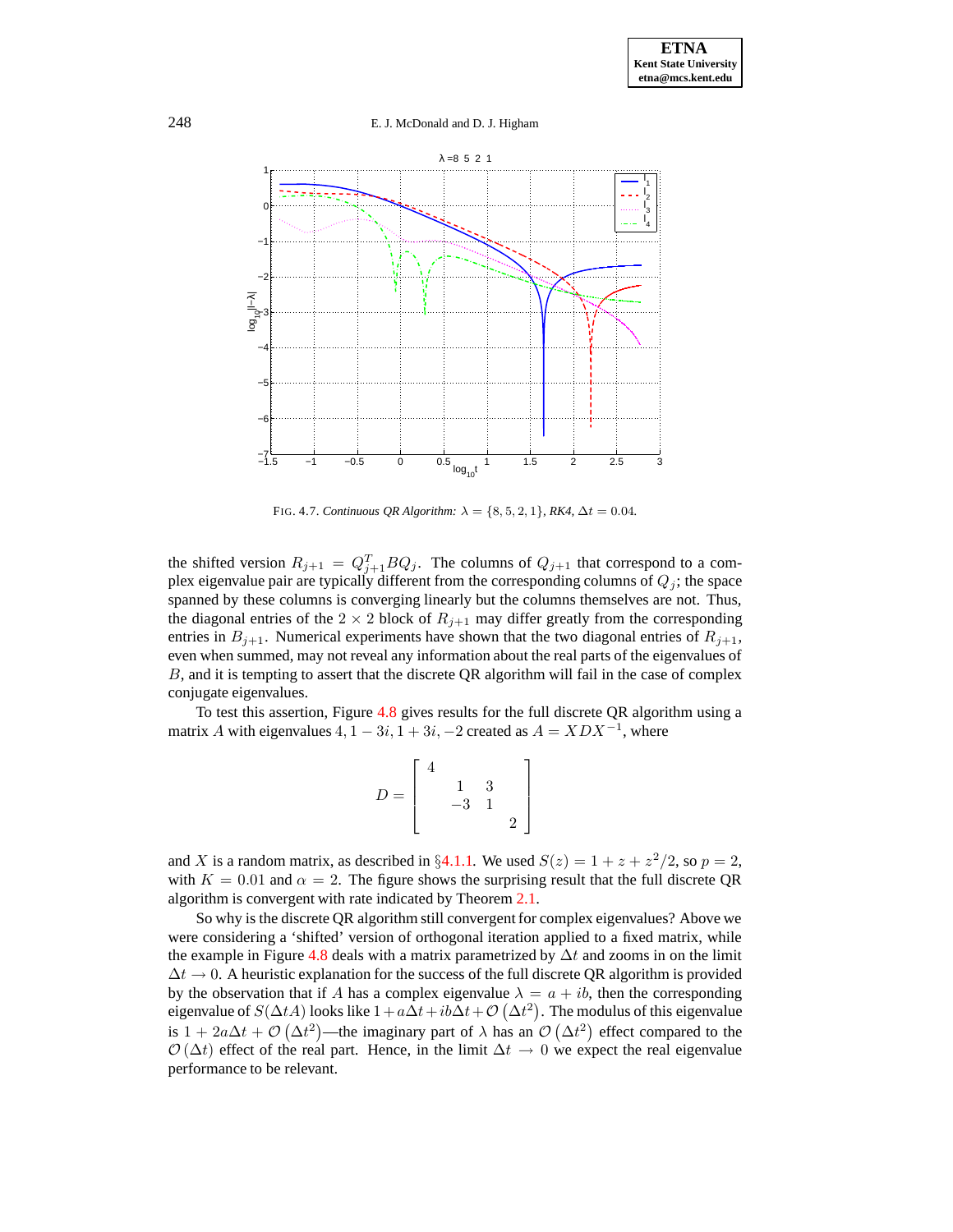**ETNA Kent State University etna@mcs.kent.edu**

## Error analysis of QR algorithms for computing Lyapunov exponents 249



FIG. 4.8. *Discrete QR algorithm*:  $\lambda = \{4, 1 \pm 3i, -2\}$ ,  $p = 2$ ,  $\alpha = 2$ .

<span id="page-15-2"></span><span id="page-15-1"></span>**4.2.2. Continuous QR Algorithm.** If the Jacobian matrix A contains a pair of complex conjugate eigenvalues, then its (real) Schur form will be block upper–triangular with  $2 \times 2$ blocks, the eigenvalues of which correspond to each pair of complex eigenvalues. Despite the fact that the continuous QR algorithm uses only information about the diagonals, we observed that the algorithm converged in practice (as did the discrete QR algorithm discussed in the previous subsection). Figure [4.9](#page-15-3) illustrates the behaviour.



<span id="page-15-3"></span><span id="page-15-0"></span>FIG. 4.9. *Continuous QR algorithm:*  $\lambda = \{2, 1 \pm i, -1\}$ *, PRK4,*  $\Delta t = 0.01$ *.*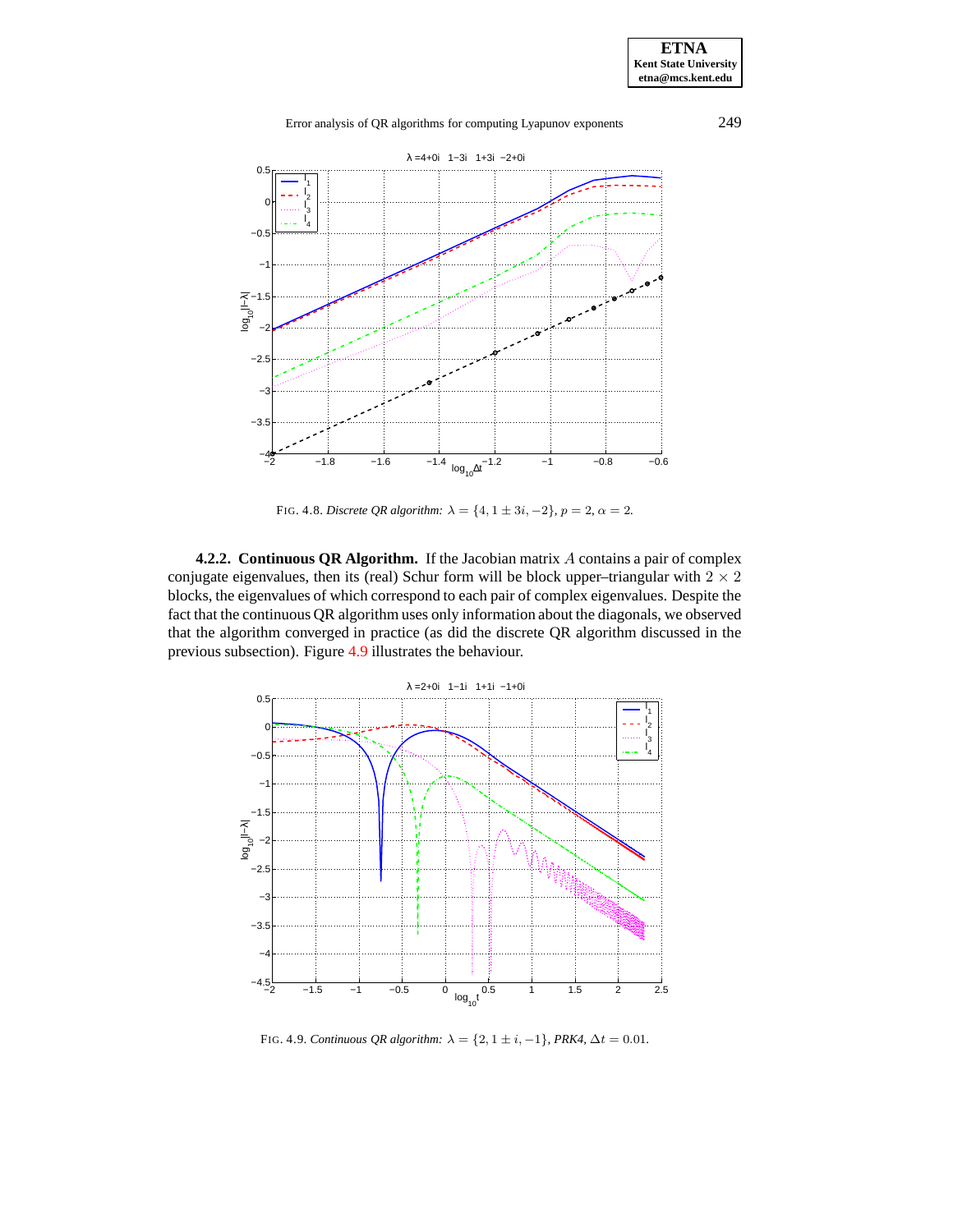**ETNA Kent State University etna@mcs.kent.edu**

#### 250 E. J. McDonald and D. J. Higham

**5. Discussion.** Our approach in this work was to analyse QR algorithms on a simple test problem, so that rigorous convergence rate bounds could be established. By choosing  $A(t)$  constant in [\(2.1\)](#page-1-1) and making the assumption [\(2.14\)](#page-3-0), the mathematical problem reduces to one of linear algebra—find the eigenvalues of  $A$ , although the corresponding analysis of the numerical algorithms requires results from both numerical linear algebra and ODEs.

On this problem class the discrete QR algorithm is clearly not optimal. In particular, for each j in [\(2.16\)](#page-3-2),  $(R_i)_{kk}$  is approximating the same quantity. Since the accuracy increases with j, earlier values could be discarded. Indeed, the analysis in  $\S 3.2$  $\S 3.2$  can be used to show that taking the extreme case  $\ell^{[k]} = (\log(R_N)_{kk})/\Delta t$  in [\(2.16\)](#page-3-2) improves the error bound in Theorem [2.1](#page-4-1) to  $C_1 \Delta t^p$  (independent of  $\alpha > 0$ ). However, for general time-dependent  $A(t)$ it is clear from  $(2.7)$  that the averaging process inherent in  $(2.16)$  is necessary. Furthermore, in the case where  $A(t)$  is constant but has complex conjugate eigenvalues, the averaging in [\(2.16\)](#page-3-2) may compensate for the fact that the algorithm looks only at diagonal elements (rather than  $2 \times 2$  blocks).

By a similar argument, the continuous QR algorithm loses optimality on this problem class by timestepping to steady state rather than jumping there in a single step, but the timestepping provides the averaging process that is needed for more general problems.

On a practical note, our analysis highlighted the need to deal simultaneously with the two limits  $\Delta t \to 0$  and  $T \to \infty$  when using the discrete QR algorithm. The relation [\(2.17\)](#page-4-3) that we used to couple the two parameters may also be of use in more realistic simulations. In the general case where a convergence bound of the form  $(2.18)$  is not available, it would be possible to monitor convergence as  $\Delta t$  decreases, and hence adaptively refine the value of  $\alpha$  in order to balance the errors.

There is much scope for further theoretical work in this area, including (a) fully analysing the case of complex conjugate eigenvalues and (b) extending the rigorous analysis to more general problem classes, such as the Floquet case  $[4,$  pages  $412-413]$ . Given the importance of Lyapunov exponent computations in quantifying the dynamics of long-term simulations, it is clearly of interest to develop tools for analysing and comparing numerical methods, even on simple test problems.

**Acknowledgements**. We thank Pete Stewart for explaining to us how Lemma [3.2](#page-5-1) follows from the traditional subspace convergence result, and thereby allowing us to shorten our original proof.

#### REFERENCES

- <span id="page-16-8"></span><span id="page-16-6"></span>[1] P. G. CIARLET, *Introduction to Numerical Linear Algebra and Optimisation*, Cambridge University Press, Cambridge, 1989.
- [2] J. W. DEMMEL, *Applied Numerical Linear Algebra*, SIAM, Philadelphia, 1997.
- <span id="page-16-4"></span>[3] L. DIECI, R. D. RUSSELL, AND E. S. V. VLECK, *Unitary integrators and applications to continuous orthornormal techniques*, SIAM J. Numer. Anal., 31 (1994), pp. 261–281.
- <span id="page-16-1"></span><span id="page-16-0"></span>[4] , *On the computation of Lyapunov exponents for continuous dynamical systems*, SIAM J. Numer. Anal., 34 (1997), pp. 402–423.
- [5] K. GEIST, U. PARLITZ, AND W. LAUTERBORN, *Comparison of different methods for computing Lyapunov exponents*, Prog. Theor. Phys., 83 (1990), pp. 875–893.
- <span id="page-16-2"></span>[6] G. H. GOLUB AND C. F. V. LOAN, *Matrix Computations*, John Hopkins University Press, Baltimore and London, 3rd ed., 1996.
- <span id="page-16-5"></span><span id="page-16-3"></span>[7] D. J. HIGHAM, *Time-stepping and preserving orthonormality*, BIT, 37 (1997), pp. 24–36.
- <span id="page-16-7"></span>[8] A. ISERLES, H. Z. MUNTHE-KAAS, S. P. NØRSETT, AND A. ZANNA, *Lie group methods*, Acta Numerica, 9 (2000), pp. 215–365.
- [9] J. D. LAMBERT, *Numerical Methods for Ordinary Differential Systems*, John Wiley & Sons, Chichester, 1991.